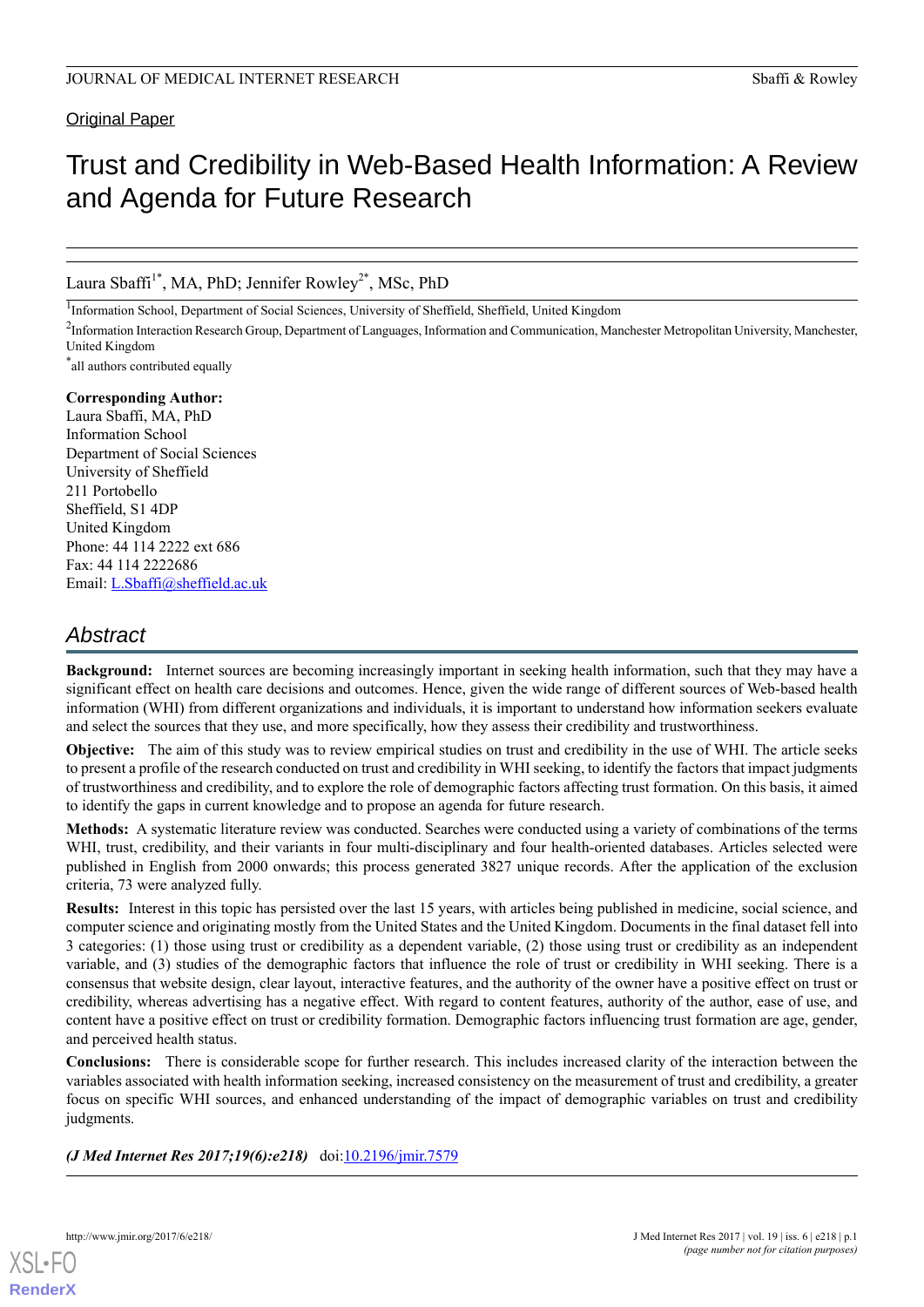#### **KEYWORDS**

literature review; trust; health information; information retrieval; web

# *Introduction*

People are increasingly seeking health information and advice online. Statistics from the Pew Research Center show that one in three adults in the United States go online to try to identify a diagnosis or to know more about a health complaint [\[1](#page-11-0)]. For the United Kingdom, a report from Oxford Internet Surveys indicates that the number of people going online to seek health information has doubled since 2005, from 37% to 69% [[2\]](#page-11-1). Hence, the Internet is an important source of health information and advice, and the information obtained may have a significant effect on health care decisions and outcomes [\[3](#page-11-2),[4\]](#page-11-3) and reduce anxiety and depression while increasing feelings of self-efficacy and empowerment [\[5](#page-11-4)-[7\]](#page-11-5). Powell et al [[5\]](#page-11-4) suggest that online information is used to educate, reassure, and to sometimes challenge information received from health professionals. However, health information seekers encounter a plethora of Web-based and other sources of health information from a variety of organizations and individuals, and of varying quality, accuracy, and reliability [\[8](#page-11-6)-[10\]](#page-12-0). This presents individuals with significant challenges in evaluating and selecting the sources to use, and more specifically, in assessing the credibility and trustworthiness of those sources [[11-](#page-12-1)[14\]](#page-12-2). Yet, in health information seeking, source evaluation is especially important because the information or advice gleaned may have a significant effect on health-related behavior and decisions [[10](#page-12-0)[,15](#page-12-3)]. Furthermore, research suggests that "meagre" information evaluation skills" or low health literacy enhance consumers' vulnerability [[16,](#page-12-4)[17](#page-12-5)], and that individuals with higher eHealth literacy gain more positive outcomes from health information searching including improved self-management of health care needs and more effective interactions with their physician [[18\]](#page-12-6). In addition, Stvilia et al [\[19](#page-12-7)] found that consumers may lack the motivation or literacy skills to evaluate the information quality of health Web pages, and Chenet et al [[20\]](#page-12-8) suggest that digital inequalities may influence the extent of an individual's health information repertoires. Hence, research that enhances understanding of the factors that influence the evaluation and selection processes associated with digital health information is important, and can inform the design of information literacy programs, health information content, health information systems, and the design of the interaction between patients and health care professionals.

Given the importance of the evaluation of WHI, and more specifically the role of trust and credibility judgments, there is a growing body of research in this area, and therefore, a continuing need to develop coherent reviews of the field as a basis for further research and to inform practice. Hence, this article undertakes a systematic literature review of the research that features the concepts of trust and credibility in WHI seeking. More specifically, it seeks to answer the following research questions:

RQ1: What is the profile of the research conducted on trust and credibility in WHI seeking?

[XSL](http://www.w3.org/Style/XSL)•FO **[RenderX](http://www.renderx.com/)**

RQ2: Which factors have been identified as impacting on judgments of trustworthiness and credibility in WHI seeking?

RQ3: Which factors, alongside trust and credibility, have been identified as influencing WHI seeking?

RQ4: What demographic factors affect trust formation in WHI seeking?

Given the importance of the trustworthiness of the health information gathered from digital sources, other authors have conducted literature reviews on this and related topics. Most of these were conducted a few years ago and, while retaining significant reference value, require updating  $[16,21,25]$  $[16,21,25]$  $[16,21,25]$  $[16,21,25]$ . There are also more recent reviews that focus on specific aspects of WHI assessment [\[17](#page-12-5),[26](#page-12-11)[-29](#page-12-12)].

Another unique and important aspect of this review is its scope, in that it embraces both trust and credibility. Most prior reviews, and indeed much of the research, distinguishes between trust and credibility. Furthermore, for some authors, trust is defined as an antecedent to credibility (eg, [\[30](#page-12-13)[-32](#page-12-14)]), but by other authors (eg, [[6](#page-11-7)[,25](#page-12-10),[33\]](#page-12-15)) trust is viewed as the end result of a process in which credibility is only one of many components. To further add to the ambiguity, other authors regard trust and credibility as interchangeable (eg, [\[34](#page-12-16)]), or believe that trustworthiness is one of only two primary dimensions of credibility [[26\]](#page-12-11). Hence, given the interweaving of the concepts of credibility and trust, it is appropriate to include research on both of these aspects in this review.

As suggested above, there are many definitions of trust and credibility in literature. This section provides some examples to orientate the reader and give context to this research. Tseng and Fogg [[35\]](#page-12-17) have argued that trust and credibility should not be used interchangeably, nor be considered synonyms; according to these authors, trust "indicates a positive belief about the perceived reliability of, dependability of, and confidence in a person, object or process" (p. 41). Rowley and Johnson [\[36](#page-12-18)] stated that trust is "a precursor to successful and effective adoption, interaction and ongoing commitment in the digital space" (p. 494). On the other hand, credibility can be defined as "a characteristic defined by reader judgments, (...) not necessarily equivalent to the actual quality of the information, such as its accuracy or truthfulness" ([\[37](#page-12-19)], p. 240). Self [\[38](#page-13-0)] regarded credibility as "believability, trust, perceived reliability, and dozens of other concepts and combinations" (p. 421). This paper considers "trust" and "credibility" as two aspects of the same concept, without entering the debate about their different nature [\[23](#page-12-20),[25](#page-12-10)[,39](#page-13-1),[40\]](#page-13-2) because the articles analyzed below use both terms without much discrimination, demonstrating that the issue of defining the true relationship between trust and credibility is still very much unresolved.

# *Methods*

A systematic literature review was carried out to highlight and explore the various aspects and applications of the concept of "trust" in digital health information. The review protocol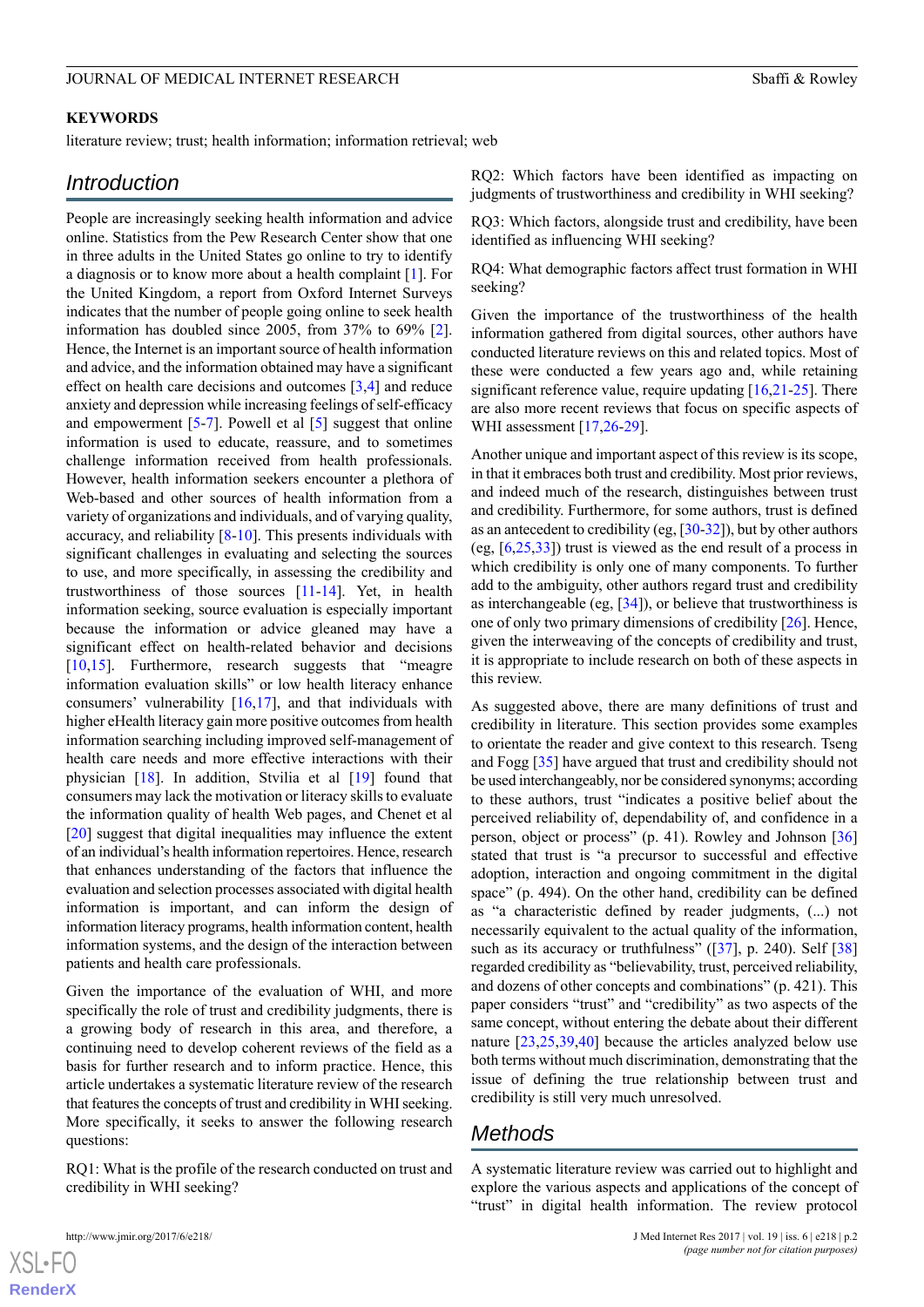selected was that proposed by Tranfield et al [\[41](#page-13-3)], which advocates an evidence-based approach (ie, the appraisal and synthesis of research evidence). The main advantage of a systematic literature review over a more traditional one (eg, overview or narrative) is the adoption of a "replicable, scientific and transparent process" ([\[41](#page-13-3)], p. 209). Key to Tranfield et al's approach are three main stages, defined as planning, conducting, and reporting; this is also consistent with the guidelines proposed by the NHS Centre for Review and Dissemination [[42\]](#page-13-4). The first stage involves the identification of the need for a study on a particular topic. In this study, prior research conducted by the authors in the area of trust formation in health-related Internet searches highlighted the spread and variety of trust and related concepts and uses in the academic literature, making it difficult, at times, to locate and select relevant and targeted research. Exploratory searches were conducted to identify the initial relevant search terms and strings. This process was then refined and reapplied throughout the entire search phase every time new search strings were recognized, in order to maximize coverage. The second stage (ie, the actual building of the dataset) involved the selection of suitable databases. Four multidisciplinary and four health-oriented databases were selected [\(Table 1](#page-2-0)). The search was conducted in the article title, abstract, and keywords fields.

<span id="page-2-0"></span>**Table 1.** Review protocol: databases.

| Type of database                | Database name    | Search fields                   | Number of final records |
|---------------------------------|------------------|---------------------------------|-------------------------|
| Multidisciplinary               | Scopus           | Title and abstract and keywords | 932                     |
|                                 | ScienceDirect    | Title and abstract and keywords | 117                     |
|                                 | Web of Science   | Title and topic                 | 787                     |
|                                 | ProOuest         | All-except full text            | 1208                    |
| Health-focus                    | Medline          | Title and keywords              | 313                     |
|                                 | PubMed           | Title and abstract              | 254                     |
|                                 | PsycINFO         | Title and abstract              | 211                     |
|                                 | Cochrane Library | Title and abstract and keywords | 5                       |
| Total number of records<br>3827 |                  |                                 |                         |

An exhaustive series of search strings was employed in each database, accounting for synonyms, plurals, hyphenations, and multiple word combinations (eg, "information quality" or "quality of information," and "ehealth" and its variants "e-Health" or "e-health"). Numerous combinations of words and strings were applied with Boolean operators "AND" and "OR" to broaden the search. Over 20 searches were conducted. Examples include:

[online health information] AND [trust]

[digital health information] AND [credibility]

[web health information] AND [information quality]

[health information] AND [trust] AND [online] OR [electronic]

The search exercise, conducted in July 2016 on academic, peer-reviewed literature written in English from the year 2000 onward, identified a total of 3827 records [\(Table 1\)](#page-2-0). All search results were exported to Microsoft Excel, collated, and all duplicates removed; this reduced the number of records to 1212 unique entries ([Figure 1](#page-3-0)).

Next, an iterative process of refinement and exclusion was carried out on the records to optimize the emphasis on the proposed research topic. Each record (ie, titles, keywords, and abstracts) was scanned for relevance and source, and all articles off-topic, without a full citation, and written in languages other than English were discarded. All conference proceedings papers, books, and book chapters were also discarded, except for 2 conference papers that were retained because of their high citation rate  $(143)$ , 434 citations;  $[44]$  $[44]$ , 180 citations). The final dataset comprised 73 journal articles that were downloaded and fully reviewed by the authors.

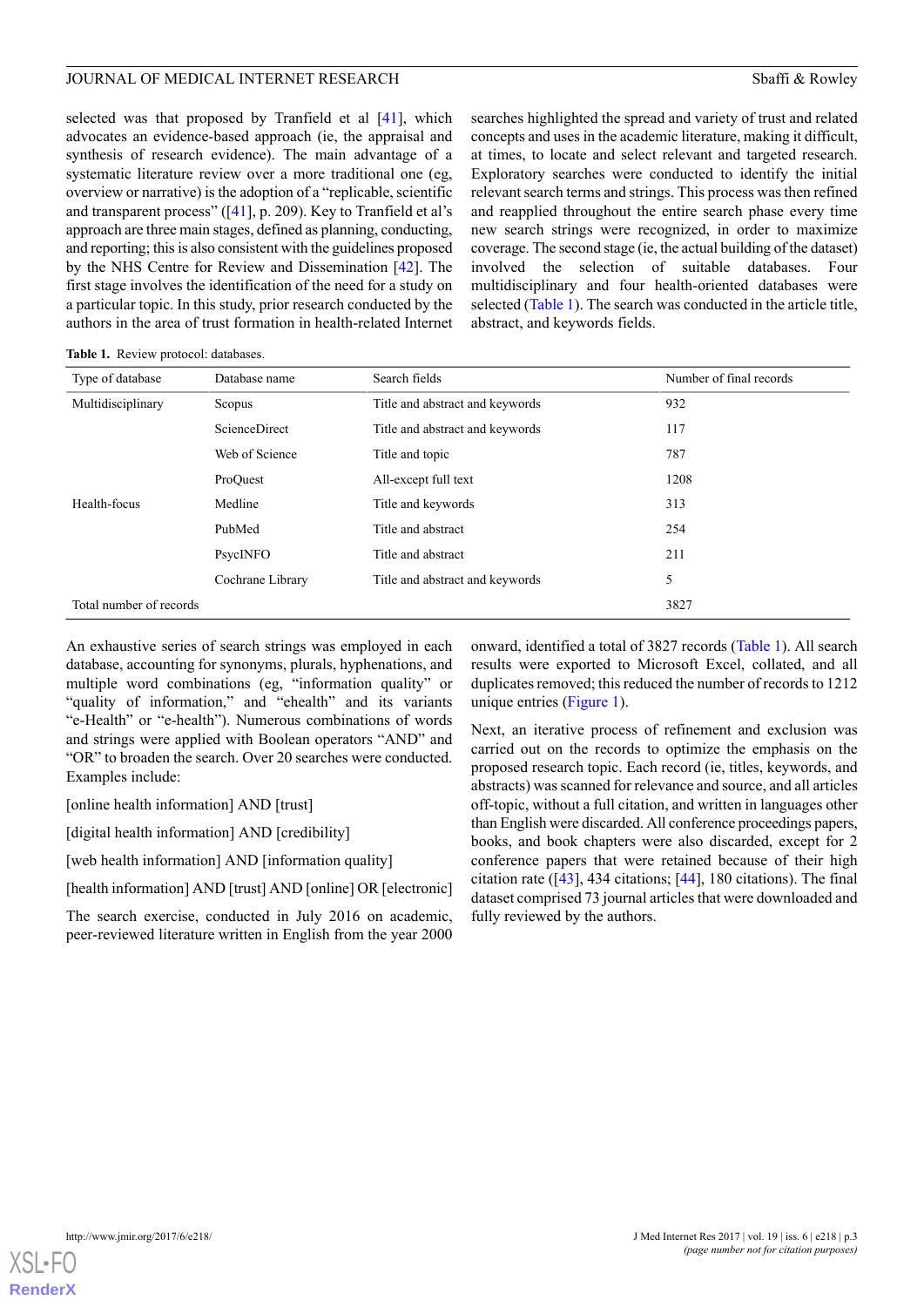<span id="page-3-0"></span>**Figure 1.** Search procedure for articles on trust and credibility in Web-based health information.



# *Results*

This section summarizes key aspects of the bibliographic profile of the literature (RQ1) before further elaboration on the topics covered by this research in response to the remaining research questions (RQ2, RQ3, and RQ4), which are discussed further below.

# **RQ1: What Is the Profile of the Research Conducted on Trust and Credibility in Web-Based Health Information Seeking?**

This section profiles the dataset in terms of the research methodologies used, and the distribution of articles over time, by discipline and by country.

# *Research Methodology*

The majority of the titles (71 articles) in the final dataset were empirical studies largely conducted by means of quantitative research instruments (55 articles); nine studies were qualitative, seven used mixed-method approaches, and two were conceptual articles. The participants for the empirical studies were, in almost half of the cases (37/71 articles), adults between 18 and 65 years of age. Undergraduate students were the subject of the research in 20 articles and older people (usually 50-55 years and over) were studied in eight articles. Two studies [[31](#page-12-21)[,45](#page-13-7)] focused on both adults and undergraduate students, two more on high school students aged 11-19 years [[12](#page-12-22)[,13](#page-12-23)], one study was a comparative analysis between older  $(62+)$  years) and younger people  $(26)$ years, nonstudents) [[46\]](#page-13-8), and one involved content analyses of websites, and therefore, did not require human participants [\[47\]](#page-13-9).

In addition, there is no agreement on how trust and credibility are measured among different authors. For example, in 2007, Flanagin and Metzgen [[31\]](#page-12-21) adopted a 22-item scale to measure

[XSL](http://www.w3.org/Style/XSL)•FO **[RenderX](http://www.renderx.com/)**

the credibility of health websites as a whole. In this scale, the authors included aspects like "colourful," "aggressive," "bold," or "sophisticated" that have not been encountered in prior literature or reutilized since. In the same year, Sillence et al [[48](#page-13-10)] adopted a 25-item scale to measure trust formation that included both information content and website design aspects. A few years later, Corritore et al [[11](#page-12-1)] expanded on the concept of trust formation and acknowledged the complexity of the issue. These authors proposed a 34-item scale which encapsulated concepts of honesty, expertise, predictability, reputation, ease of use, and risk, but they did not include the visual or design aspect of the WHI experience. Recently, Johnson et al [[49\]](#page-13-11) attempted to merge previous measurement tools by creating a 55-item scale, including both design and content aspects of WHI. However, in contrast to other research  $[6,11,16,50]$  $[6,11,16,50]$  $[6,11,16,50]$  $[6,11,16,50]$  $[6,11,16,50]$  $[6,11,16,50]$ , these authors did not explicitly include the concept of the risk associated with information seeking. Therefore, although progress has been made since 2000 in addressing and measuring trust (and credibility) formation, coherence and comprehensiveness are still to be achieved.

#### *Discipline*

The final dataset was then categorized in terms of journal subject area, defined according to Scopus' Scimago Journal and Country Rank (SJR) website [\(Figure 2](#page-4-0)). The main disciplines identified were medicine, accounting for more than half of all publications (46 articles), followed by social sciences (32 articles), and computer science (25 articles). The two most recurrent journal titles, with 8 articles each, were the Journal of Health Communication and the Journal of Medical Internet Research (medicine), followed by Social Science and Medicine (medicine or social sciences) and Decision Support Systems (business or computer science), with 3 articles.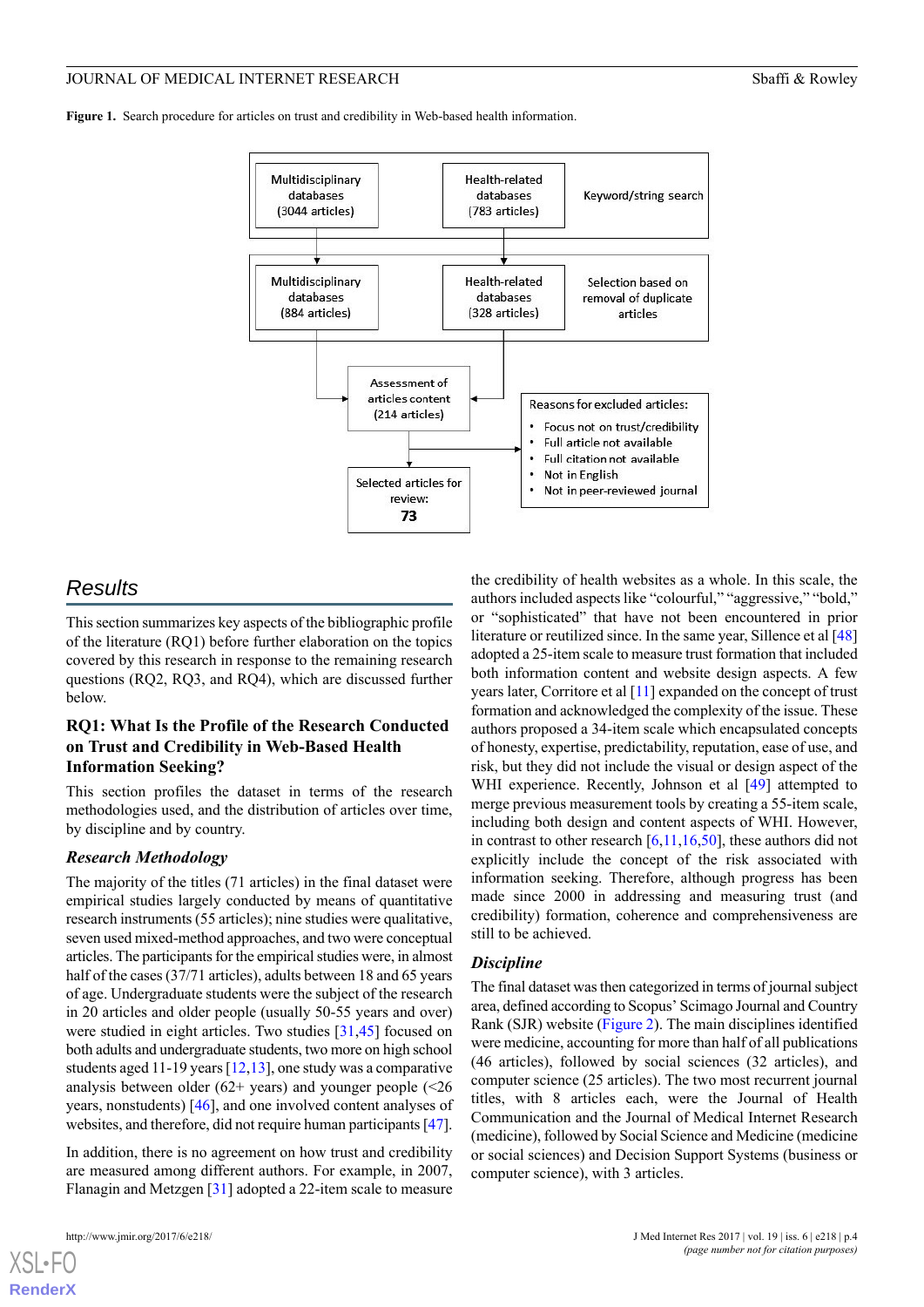<span id="page-4-0"></span>**Figure 2.** Article distribution by journal area of research. This chart has been informed by the Scopus-defined journal subject areas. The overall number of titles exceeds 73 because many journals have more than one subject area.



#### *Country*

All articles were also categorized on the basis of the country where the bulk of the research was carried out ([Figure 3](#page-4-1)). he research conducted in the United Stated represents more than half of the entire dataset (40/73 articles, 54.8% of dataset). Research conducted in the United Kingdom followed in second place, but only accounting for 13.7% of the total dataset (10/73 articles). The other eight countries identified make up the remaining 27.4% (20/73 articles) of the dataset. In addition, three articles were the result of collaboration between two countries: Gray et al [\[12](#page-12-22),[13\]](#page-12-23), between United Kingdom and United States, and Kitchens et al [\[10\]](#page-12-0), between China and United States. Grouping the titles in terms of distribution by continent, the Americas account for 61.6% of the research (45/73 articles), Europe for 24.7% (18/73 articles), and Australasia for 13.7% (10/73 articles). This analysis highlights the wide gap in research output between the United States and the rest of the world in this area, indicating that there is still considerable scope for the study of trust in WHI before an exhaustive picture of the situation can be produced, particularly in those developing countries where access to technologies is less well established.

#### *Timeline*

There is an established acknowledgment of the importance of research into trust and credibility in WHI seeking, and the number of publications has increased over the last 15 years, although slowly and with setbacks. The number of publications in the dataset never exceeded nine articles in any given year ([Figure 4\)](#page-5-0).

<span id="page-4-1"></span>**Figure 3.** Article distribution by journal area of country.

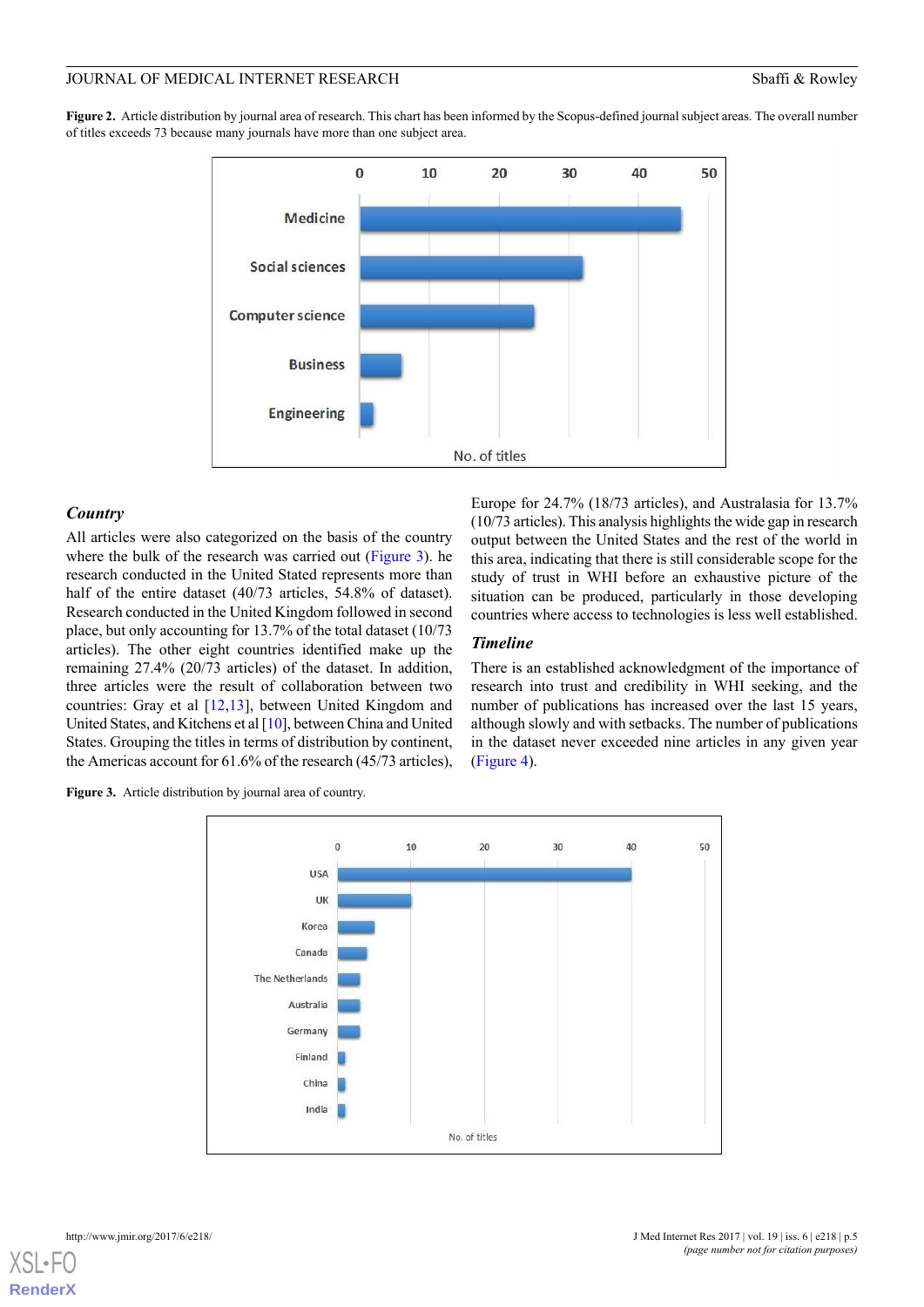<span id="page-5-0"></span>**Figure 4.** Publication of articles over time.



# *Discussion*

# **RQ2: Which Factors Have Been Identified as Impacting on Judgments of Trustworthiness and Credibility in Web-Based Health Information Seeking?**

The 34 articles in this category argue that trust (or credibility) can be defined as the end result of a series of judgments people apply during their online search processes. Such judgments are usually exercised on both the design features of websites and the content features of the information found. [Tables 2](#page-6-0) and [3](#page-7-0) summarize the factors influencing trust formation. They are coded to show whether they have a positive or negative effect on trust formation, and whether the authors are using the terms "credibility" or "trust" in their research. In two instances [\[51](#page-13-13)[,52\]](#page-13-14), "Evaluation" ("E") is used throughout, although the research is contextualized with reference to trust and credibility. In tables 2 and 3, factors are listed in order of decreasing number of citations.

There might be some overlap between the features identified as design and those as content, due to the personal interpretation that some authors provide of certain aspects. For example, discussion groups could be classed as a content feature, implying access to information created by other peers rather than professionals, and indeed, Sillence et al's [[44\]](#page-13-6) discussion groups are classified as content features. However, in this review, the distinction is based on whether the website offers a link to a discussion forum or group to its users (design feature) or the material discussed in the forum or group is used for study purposes (content feature). In addition, personalization (here reported as design feature) could also encompass both design

and content aspects as, for example, cookies could help remember preferences (design), and include opportunities to interact with other people on the site (content). However, in the articles analyzed here, only design aspects were discussed under the umbrella "personalization."

When discussing design features, many authors agree that a clear layout of the website is a strong positive factor influencing trust formation; the presence of contact details and the authority of the owner of the website follow as the second and third most cited factors to consider when addressing trust or credibility issues. The availability of interactive features is another desirable trait of Web design, but it should be noted that the concept of "interactive" has been evolving with time. For example, Walther et al [\[53](#page-13-15)] defined a website as "dynamic" if it had changing features such as graphics and fonts. However, Diviani et al [\[52](#page-13-14)], more than 10 years later, considered "interactive features" the presence of chat-rooms and fora linked to the website. Interestingly, Fogg et al [[43\]](#page-13-5) were the only authors to take into consideration elements such as functionality, customer service, and affiliations.

Much less work has been conducted on negative aspects of design features ([Table 2](#page-6-0)). There is consensus among authors that the presence of explicit advertising on a health website is the least desirable visual feature. Other than this, the majority of negative website design features discussed in the literature emerge from the work of Sillence et al conducted in early 2000s [[6](#page-11-7)[,44](#page-13-6),[48,](#page-13-10)[54\]](#page-13-16). This is an interesting finding as, although the positive aspects can, in principle, be argued in opposite terms, very little explicit distinction is made between what is good and what is bad in WHI.

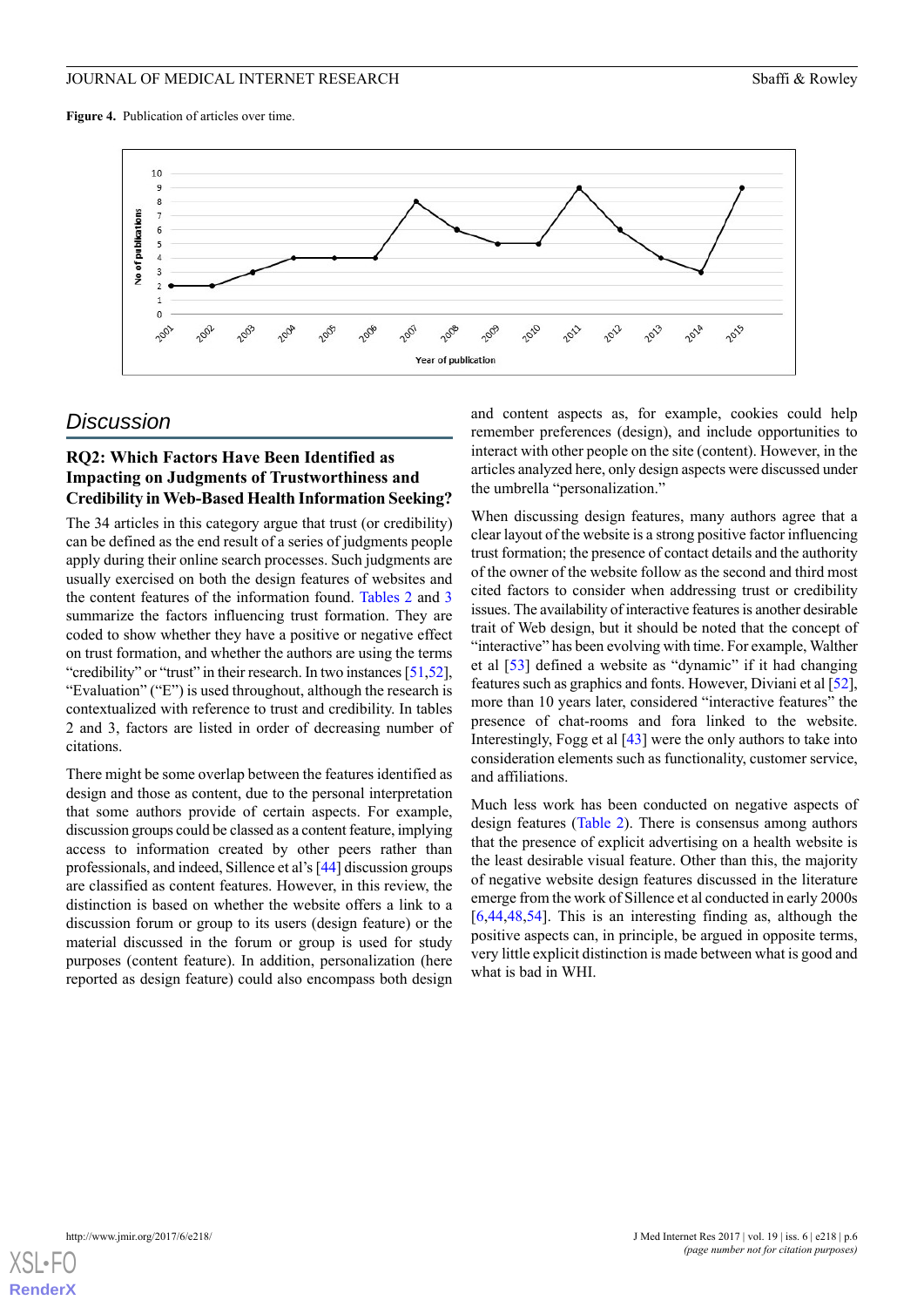<span id="page-6-0"></span>Table 2. Factors influencing trust judgments with trust or credibility as dependent variable—design features (C=credibility, T=trust, and E=evaluation).

| Features                | Impact   | Factor                             | Articles using this factor                                                                                                                                                       |
|-------------------------|----------|------------------------------------|----------------------------------------------------------------------------------------------------------------------------------------------------------------------------------|
| Website design features | Positive | Clear layout/design                | [6] (T); [8] (C); [31] (C); [33] (T); [43] (C); [44] (T); [46] (C); [48]<br>(T); [49] (T); [51] (E); [54] (T); [55] (T); [56] (C); [57] (T); [58] (T);<br>$[59]$ (T); $[60]$ (C) |
|                         |          | Contact details                    | [8] (C); [30] (C); [32] (C); [34] (C & T); [52] (E); [61] (T); [62] (C)                                                                                                          |
|                         |          | Authority of owner                 | $[8]$ (C); [30] (C); [32] (C); [34] (C & T); [48] (T); [52] (E); [53] (C)                                                                                                        |
|                         |          | Interactive features               | [6] (T); [48] (T); [52] (E); [53] (C); [63] (T); [61] (T)                                                                                                                        |
|                         |          | Brand/logo                         | [33] (T); [49] (T); [54] (T); [55] (T); [61] (T)                                                                                                                                 |
|                         |          | <b>External links</b>              | $[8]$ (C); $[32]$ (C); $[34]$ (C & T); $[64]$ (C)                                                                                                                                |
|                         |          | Quality seal/endorsement           | $[8]$ (C); [30] (C); [52] (E); [58] (T)                                                                                                                                          |
|                         |          | Navigation aids                    | $[6]$ (T); $[30]$ (C); $[32]$ (C)                                                                                                                                                |
|                         |          | Pictures                           | $[6]$ (T); [32] (C); [52] (E)                                                                                                                                                    |
|                         |          | Discussion groups                  | $[6]$ (T); $[48]$ (T); $[61]$ (T)                                                                                                                                                |
|                         |          | Privacy policy                     | $[30]$ (C); $[32]$ (C)                                                                                                                                                           |
|                         |          | Identity of sponsor                | $[34]$ (C & T); $[43]$ (C)                                                                                                                                                       |
|                         |          | Health on the Net (HON)<br>network | $[30]$ (C); $[52]$ (E)                                                                                                                                                           |
|                         |          | Personalisation                    | $[57]$ (T); $[59]$ (T)                                                                                                                                                           |
|                         |          | Functionality                      | $[43]$ (C)                                                                                                                                                                       |
|                         |          | Customer service                   | $[43]$ (C)                                                                                                                                                                       |
|                         |          | Affiliations                       | $[43]$ (C)                                                                                                                                                                       |
|                         |          | Easy to access                     | $[57]$ $(T)$                                                                                                                                                                     |
|                         |          | FAQ section                        | $[6]$ $(T)$                                                                                                                                                                      |
|                         | Negative | Advertising                        | [6] (T); [8] (C); [30] (C); [43] (C); [44] (T); [52] (E); [53] (C); [54]<br>(T); [64] (C); [58] (T)                                                                              |
|                         |          | Slow                               | $[6]$ (T); [44] (T); [48] (T); [54] (T)                                                                                                                                          |
|                         |          | Complex layout/design              | $[6]$ (T); [31] (C); [44] (T)                                                                                                                                                    |
|                         |          | Boring layout/design               | $[6]$ (T); [31] (C); [44] (T)                                                                                                                                                    |
|                         |          | Inappropriate name                 | $[6]$ (T); [31] (C); [44] (T)                                                                                                                                                    |
|                         |          | No navigation aids                 | $[6]$ (T); [31] (C); [44] (T)                                                                                                                                                    |
|                         |          | No/poor search facility            | $[6]$ (T); $[31]$ (C); $[44]$ (T)                                                                                                                                                |
|                         |          | Commercial domain                  | $[53]$ (C); $[65]$ (T)                                                                                                                                                           |
|                         |          | Uncaring/unconcerned               | $[66]$ (C)                                                                                                                                                                       |
|                         |          | Textual deficit                    | $[64]$ (C)                                                                                                                                                                       |

The most widely discussed positive aspect of content features in the literature ([Table 3](#page-7-0)) is the authority of the author, representing the level of expertise of the person or persons writing the information; this is followed by the credibility or trustworthiness of the information (in articles where the main focus was either trust or credibility). For example, Freeman and Spyridakis [\[37](#page-12-19)] in their study on the measure of Web-based credibility, described credibility itself as being defined by two

main components: trustworthiness and expertise, but Corritore et al [\[11\]](#page-12-1) found that credibility was one of the direct predictors of trust. The objectivity of the information is also equally important and usually defined by authors in terms of how impartial and unbiased the source is. Ease of use, the fourth most common factor identified in the literature, is here seen as an aspect of content and how the information is made intelligible, and is based on a user's perceptions [[11](#page-12-1)].

 $XS$ l • FC **[RenderX](http://www.renderx.com/)**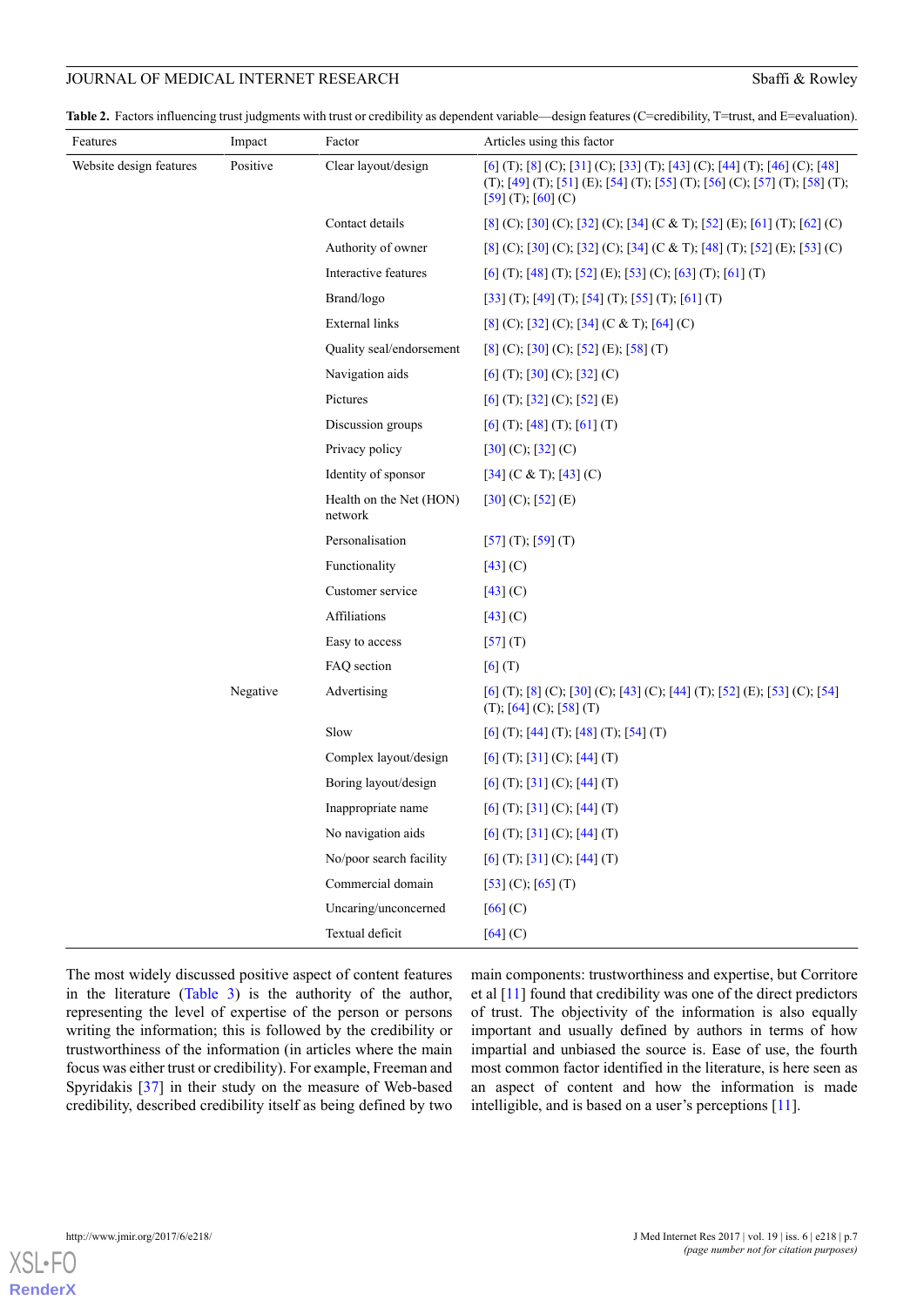<span id="page-7-0"></span>Table 3. Factors influencing trust judgments with trust or credibility as dependent variable—content features (C=credibility, T=trust, and E=evaluation).

| Feature                               | Impact   | Factor                      | Articles using this factor                                                                                                                                                                                                |
|---------------------------------------|----------|-----------------------------|---------------------------------------------------------------------------------------------------------------------------------------------------------------------------------------------------------------------------|
| Information content features Positive |          | Authority of author         | [8] (C); [11] (T); [12] (C); [30] (C); [32] (C); [33] (T); [34] (C & T);<br>[43] (C); [48] (T); [49] (T); [50] (T); [52] (E); [55] (T); [67] (T); [66]<br>(C); [58] (T); [61] (T); [62] (C); [65] (T); [68] (C); [69] (T) |
|                                       |          | Credibility/trustworthiness | [11] (T); [12] (C); [33] (T); [49] (T); [53] (C); [54] (T); [64] (C); [55]<br>(T); $[66]$ (C); $[61]$ (T); $[62]$ (C); $[69]$ (T)                                                                                         |
|                                       |          | Objectivity                 | [6] (T); [11] (T); [33] (T); [34] (C & T); [44] (T); [46] (C); [48] (T);<br>[49] (T); [54] (T); [55] (T); [66] (C); [59] (T); [61] (T)                                                                                    |
|                                       |          | Ease of use                 | [11] (T); [33] (T); [48] (T); [49] (T); [51] (E); [52] (E); [64] (C); [63]<br>(T); [55] (T); [57] (T); [61] (T)                                                                                                           |
|                                       |          | Readability                 | [6] (T); [8] (C); [43] (C); [44] (T); [52] (E); [54] (T); [63] (T)                                                                                                                                                        |
|                                       |          | Familiarity                 | [31] (C); [43] (C); [49] (T); [67] (T); [56] (C); [61] (T); [65] (T)                                                                                                                                                      |
|                                       |          | Currency (up-to-date)       | [8] (C); [30] (C); [34] (C & T); [52] (E); [70] (C); [58] (T)                                                                                                                                                             |
|                                       |          | Triangulation               | [33] (T); [34] (C & T); [49] (T); [55] (T); [58] (T); [65] (T)                                                                                                                                                            |
|                                       |          | Usefulness                  | [33] (T); [43] (C); [49] (T); [63] (T); [55] (T); [71] (T)                                                                                                                                                                |
|                                       |          | References                  | $[30]$ (C); [52] (E); [70] (C); [65] (T)                                                                                                                                                                                  |
|                                       |          | Relevance                   | [6] (T); [31] (C); [43] (C); [44] (T); [48] (T); [54] (T); [63] (T); [71]<br>(T)                                                                                                                                          |
|                                       |          | Recommended by others       | $[33]$ (T); [49] (T); [55] (T)                                                                                                                                                                                            |
|                                       |          | Accuracy                    | $[43]$ (C); [52] (E); [71] (T)                                                                                                                                                                                            |
|                                       |          | Quality                     | $[50]$ (T); [57] (T); [59] (T)                                                                                                                                                                                            |
|                                       |          | Clarity/understandability   | $[48]$ (T); $[63]$ (T); $[71]$ (T)                                                                                                                                                                                        |
|                                       |          | Adequacy                    | [51] (E); [63] (T); [68] (C); [69] (T); [71] (T)                                                                                                                                                                          |
|                                       |          | Quotations                  | $[30]$ (C); $[70]$ (C)                                                                                                                                                                                                    |
|                                       |          | Comprehensiveness           | $[52]$ (E); $[66]$ (C)                                                                                                                                                                                                    |
|                                       |          | <b>Statistics</b>           | $[30]$ (C); $[70]$ (C)                                                                                                                                                                                                    |
|                                       |          | Empathy                     | [12] (C)                                                                                                                                                                                                                  |
|                                       | Negative | Risk                        | $[11]$ (T); $[50]$ (T); $[63]$ (T)                                                                                                                                                                                        |
|                                       |          | Inappropriate information   | $[6]$ (T); [44] (T); [54] (T)                                                                                                                                                                                             |
|                                       |          | Irrelevant information      | $[6]$ (T), $[44]$ (T), $[54]$ (T)                                                                                                                                                                                         |
|                                       |          | Complex information         | $[52]$ (E)                                                                                                                                                                                                                |
|                                       |          | Bias of information         | $[43]$ (C)                                                                                                                                                                                                                |

Readability, familiarity, currency, triangulation, and usefulness are other factors that have fuelled researchers' interest and which have been the subject of a number of studies. Less common positive content aspects, mentioned only marginally in literature, include the presence of quotations, statistics, and empathy.

The discussion around the negative aspects of the content characteristics of WHI has been much more limited and fragmented. Very few authors have dedicated time to assess what hinders trust (or credibility) in WHI sources. Some researchers have discussed the concept of risk being associated with trust, particularly from a philosophical perspective, stressing that every transaction that requires trust has a degree of associated risk [[11,](#page-12-1)[50](#page-13-12)[,63](#page-13-25)]. The detrimental effects on trust formation deriving from the information being inappropriate or irrelevant, have only been discussed by Sillence and coauthors

[[6](#page-11-7)[,44](#page-13-6),[54\]](#page-13-16), with one work focusing on the complexity of the information [\[52](#page-13-14)] and another on the bias of the information [\[43](#page-13-5)].

# **RQ3: Which Factors, Alongside Trust and Credibility, Have Been Identified as Influencing Web-Based Health Information Seeking?**

Nine articles [\(Table 4](#page-8-0)) use trust as an independent variable in their research model and view it as an antecedent to (1) the evaluation of information "quality," or (2) to the intention to "use" the information found. In addition, Escoffery et al [\[72](#page-14-7)] report on the ranking that college students give to a number of criteria when looking for WHI.

#### *Information Quality*

Bates at al [\[73](#page-14-8)] showed how trustworthiness, together with truthfulness, readability, and completeness can influence the quality of information; in addition, more readable health

 $XS$ l • FC **[RenderX](http://www.renderx.com/)**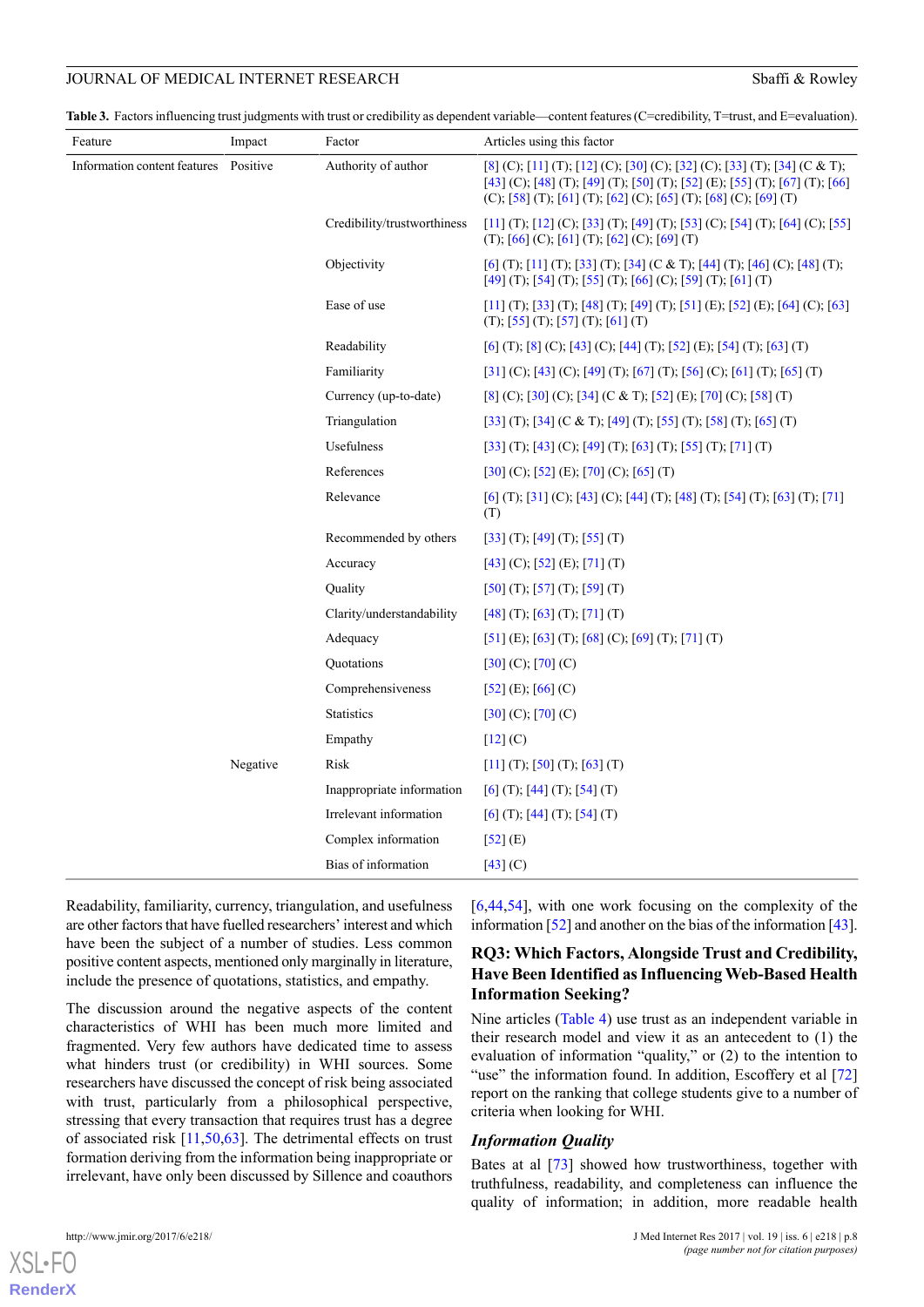websites can improve the quality perception of the information, but this does not seem to have an effect on the overall trust [[74\]](#page-14-9). Stvilia et al [[19\]](#page-12-7) highlighted how the quality of the information is informed by many aspects and trustworthiness is only one of them, together with accuracy, reliability, credibility, and clarity to mention only the most relevant. In a recent article, Kitchens et al  $[10]$  $[10]$  showed that the quality of health information is dependent on trust as well as accuracy, but also on the relevance of so-called "referral links" (ie, other websites that link to the main one).

<span id="page-8-0"></span>**Table 4.** Factors, alongside trust or credibility (independent variable), influencing online health information seeking.

| Outcome variable       | Related article | Major findings                                                                                                                                                                                                                                                             |
|------------------------|-----------------|----------------------------------------------------------------------------------------------------------------------------------------------------------------------------------------------------------------------------------------------------------------------------|
| Quality of information | $[10]$          | The quality of health information is dependent on information accuracy and trustworthiness. Quality<br>is then linked to website importance via the number and importance of referral links (ie, links to the<br>website and importance of those websites that link to it) |
|                        | $[19]$          | The quality of information is informed by many factors; the first five, in decreasing order of importance,<br>are: accuracy, reliability, credibility, trustworthiness and clarity                                                                                         |
|                        | $[73]$          | Trustworthiness, truthfulness, readability and completeness are the main factors influencing the quality<br>of information                                                                                                                                                 |
|                        | $[74]$          | Making a health website more readable improves quality perception of the information, but there is no<br>effect on trust                                                                                                                                                   |
| Use of the information | $[75]$          | Trust, together with the importance given to written media, concerns for one's own health, importance<br>given to the opinion of HCPs and perceived usefulness, is an antecedent of the intention to use the in-<br>formation                                              |
|                        | $[76]$          | Perceived benefit, high interactivity and trust positively affect health information use, as well as satis-<br>faction and long-term loyalty                                                                                                                               |
|                        | $[77]$          | Trust, together with demographics, experience, salience of info and health beliefs, positively influences<br>the intention to use                                                                                                                                          |
|                        | $[78]$          | Older people have concerns about the credibility of online health information and the less they trust it,<br>the less they discuss it with their doctors                                                                                                                   |
|                        | $[57]$          | Usability and usefulness contribute to trust formation which, in return, is key to return and reuse a<br>source of information                                                                                                                                             |
| Factual list           | $[72]$          | College students have ranked a series of criteria to consider when looking for online health information<br>and accuracy, credibility and currency of the information are the top three                                                                                    |

#### *Intention to Use the Information*

Five articles discuss the factors that affect intention to use health information found online. Lemire et al [\[75](#page-14-10)] proposed how trust is linked to the use of the information, but only in conjunction with the importance given to the opinion of health care professionals (HCPs) and the perceived usefulness of the information. Lee et al [\[76](#page-14-11)] argued that perceived personal benefit, highly interactive websites, and long-term loyalty to specific resources can, together with trust, affect health information use. In two more recent empirical studies, Sheng and Simpson [[77\]](#page-14-12) and Pannor Silver [\[78](#page-14-13)] discussed the issue of information use from the perspective of older people. Sheng and Simpson [[77\]](#page-14-12) claimed that some demographic factors can still influence health information seeking in senior users, particularly age, education, and income, but such factors only

bear weight if considered in association with one's own experience with the resources and health beliefs. Pannor Silver [[78\]](#page-14-13) highlighted a number of barriers that prevent aging people from trusting and, therefore, using digital health information, particularly in relation to poor e-literacy skills and lack of critical judgment of the quality of the information. Fisher et al [\[57](#page-13-19)] conducted a study in Australia on how usability and usefulness of medical websites are crucial to build trust in users and how such trust is then applied to return to and reuse a specific resource.

# **RQ4: What Demographic Factors Affect Trust Formation in Web-Based Health Information Seeking?**

[Table 5](#page-9-0) lists the 24 papers analyzing demographic aspects in connection with the concept of trust in WHI.

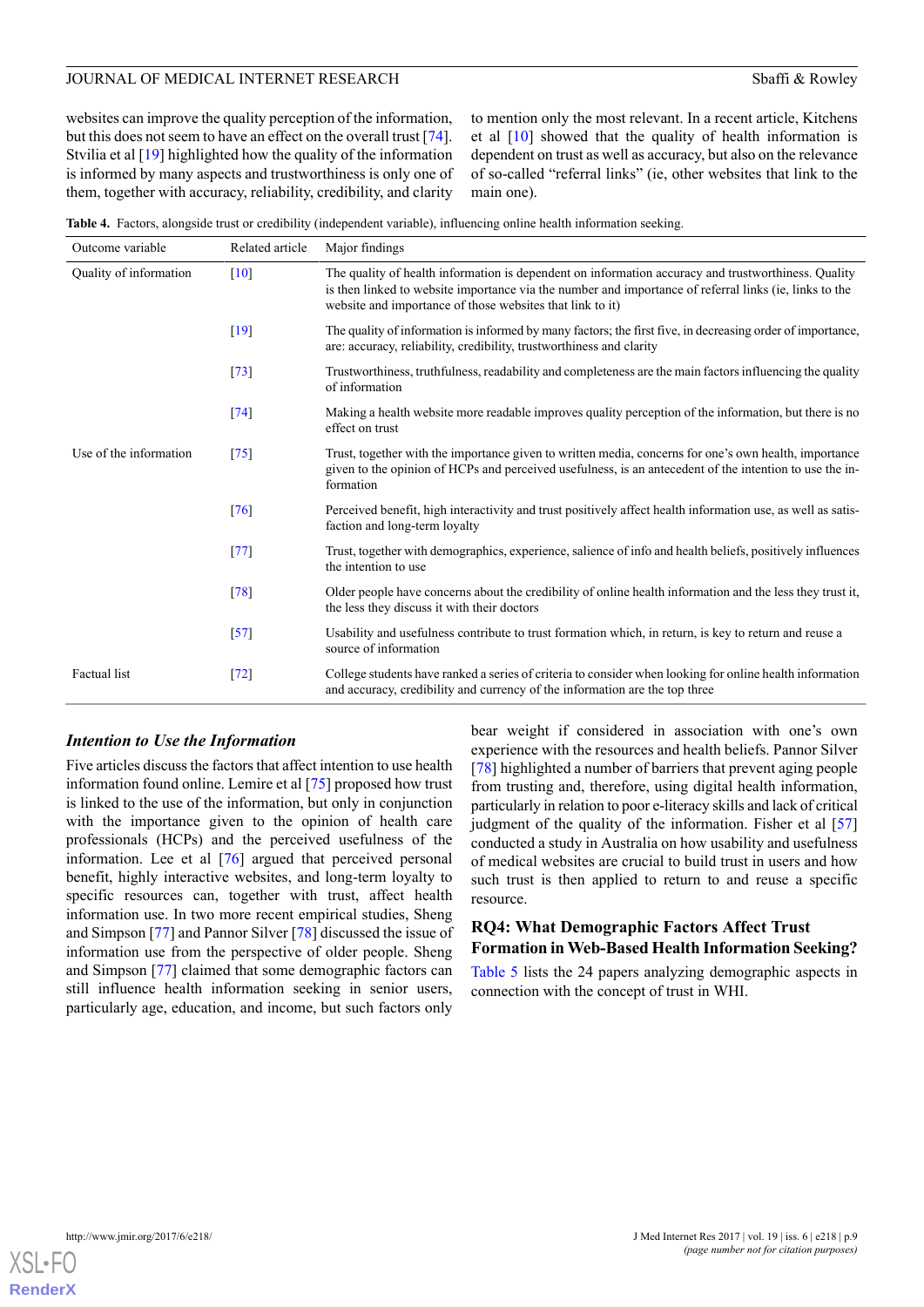<span id="page-9-0"></span>

|  | Table 5. Demographic factors influencing trust formation in Web-based health information seeking. |  |  |  |  |  |  |  |
|--|---------------------------------------------------------------------------------------------------|--|--|--|--|--|--|--|
|--|---------------------------------------------------------------------------------------------------|--|--|--|--|--|--|--|

| Factor                     | Hypothesis                                                                                               | Related articles                           |
|----------------------------|----------------------------------------------------------------------------------------------------------|--------------------------------------------|
| Gender                     | Women go online/trust online info more than men                                                          | [45, 67, 79, 82]                           |
|                            | No difference between genders                                                                            | [30, 45, 83, 85]                           |
| Education                  | People with higher education levels go online/trust online info more                                     | $[45,79-81,83,85,86]$                      |
|                            | No differences due to education level                                                                    | $[87]$                                     |
| Health status              | People with poor health go online/trust online info more                                                 | [80, 86, 88]                               |
|                            | People with good health look for offline health info resources more                                      | [80]                                       |
|                            | People with good health go online/trust online info more                                                 | [79, 83]                                   |
|                            | Positive relationship between trust and self-efficacy belief in taking care of one's<br>health           | [89,90]                                    |
|                            | No differences due to health status                                                                      | [85, 87]                                   |
| Income                     | People with higher income go online/trust online info more                                               | $[45,79-81,83,85,91]$                      |
|                            | No differences due to income                                                                             | $[87]$                                     |
| Age                        | Younger people (25-55 years) go online/trust online info more                                            | [45,79,81,85,86]                           |
|                            | Younger people (25-55 years) trust online info less than older people                                    | $[37]$                                     |
|                            | Older people (usually $55+$ ) do not trust online info and prefer offline resources                      | [83, 84, 87, 91]                           |
|                            | Articles discussing how young adults (from teenagers to college students) judge<br>and trust online info | $[12, 13, 33, 34, 49, 55, 60, 71, 72, 92]$ |
|                            | Articles discussing how elderly people judge and trust online info                                       | [58, 77, 78, 84, 93, 96]                   |
|                            | Articles comparing young adults versus elderly online behaviour and trust                                | [46, 97]                                   |
| Health literacy            | High health literacy and seeing HCPs often promote online trust                                          | [12, 13, 98]                               |
|                            | No differences due to health literacy                                                                    | [85]                                       |
| Race                       | White people go online/trust online info more than black people                                          | [81, 86]                                   |
| Parental status            | Parents, regardless of gender, behave similarly online                                                   | [82]                                       |
| High/low skilled Web users | The higher the skills the lower the trust in the info                                                    | [37, 67, 97]                               |

Widely discussed in literature are the two extremes of the age spectrum, the young and the old, and their alleged profound differences in selecting, evaluating, and trusting WHI. Old age has been associated with an overall low trust in Web resources [[83](#page-14-16)[,84](#page-14-26),[87](#page-14-20)[,91](#page-14-25)], as people in this age group rely more on interpersonal relations with physicians, pharmacists, friends, and family [[84\]](#page-14-26); in this respect, the better the quality of doctor-patient communications or other health care providers, the less people tend to go online to look for alternative health resources [[86\]](#page-14-19). Medlock et al [\[93](#page-15-1)] found that, indeed, older people depend more on face-to-face interactions with doctors (first) and pharmacists (second), but the use of the Internet is their third chosen source on health information, and aging people who use the Internet more than their peers tend to use all other health information sources as well. McMillan and Macias [\[94](#page-15-5)] made the distinction between "health technologists," who are younger seniors using online resources frequently and reporting higher trust in the information retrieved and "health traditionalists," who are the older segment of seniors using the Internet seldom and, therefore, trusting its information much less. Distrust in Web-based resources is associated with difficulties in navigating through large amounts of often confusing information. Zulman et al [\[95](#page-15-6)] noted that health websites reporting clearer features that identify easily the source

 $X$ SL•FO **[RenderX](http://www.renderx.com/)** and authorship of the information would promote the use of the Internet among more senior people. This age group acknowledges the importance of selecting trustworthy, credible information but lacks the experience in identifying what trust indicators should be used, hence, simpler and clearer layouts would be easier to navigate. The use of the Internet is associated with an intrinsic trust in the information found and with the perception that searches are easy to carry out, but such perception and the associated feeling of trust decrease with age [[63\]](#page-13-25). A comparative study conducted in Germany by Feufel and Stahl [\[97](#page-15-3)] on young and elderly people, emphasized how highly skilled Internet users (identified as young, with high levels of education and more Internet experience) are more confident about the quality of the information retrieved, achieve more focused results, and conduct searches to objectively inform themselves as opposed to low skilled people (identified as older, with lower education levels and patchy Internet experience), who perform less effective searches only to confirm their own preexisting opinions on a topic. Better Internet skills have also been correlated with less trust in the health information [\[37](#page-12-19)].

Not surprisingly, at the opposite end of the age scale, young adults, in particular teenage users, seem to experience the same lack of judgmental skills of their much older peers when evaluating health information on the Web. In studies conducted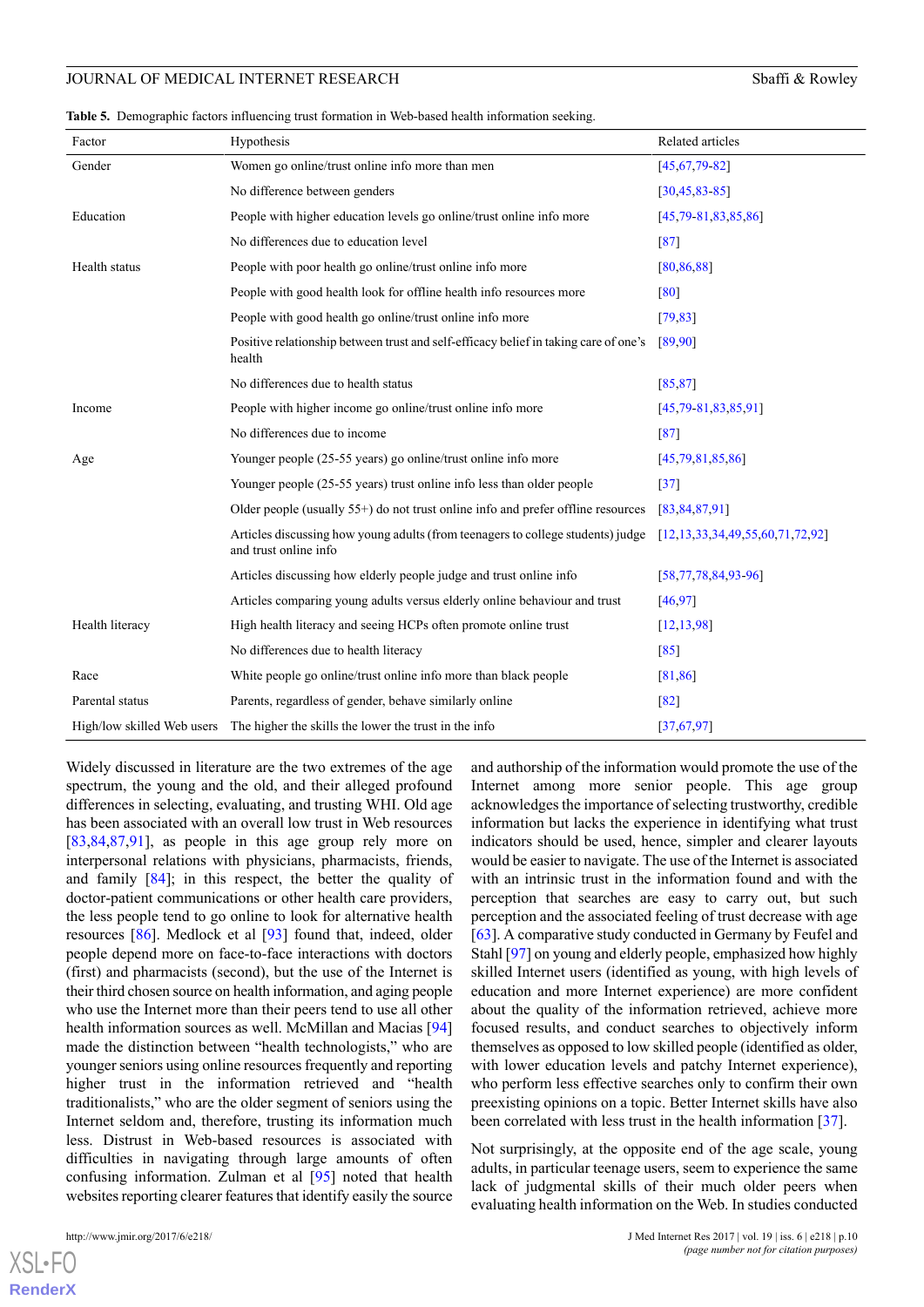on UK and US adolescents, Gray et al [\[12](#page-12-22),[13\]](#page-12-23) reported that young people have difficulties in evaluating online information, which are further exacerbated by low functional, critical, and interactive literacy skills. Very young adults base their assessments of WHI on aesthetics prompts, how familiar they are with a certain website [[92\]](#page-15-0), and on how easy it is to access the information [[55\]](#page-13-17). The confidence in their own search strategies contributes to increasing the trust in the information [[92\]](#page-15-0). However, it might be that such confidence is entirely subjective and unjustified, particularly if other older and more expert people are asked to review the same sources [\[12](#page-12-22),[13\]](#page-12-23). Johnson et al [[55\]](#page-13-17) found that assessment skills become deeper and more content-oriented with age, so that university students in their third year of study show more discerning judgments than their peers in the first year.

The intermediate age group, here generally defined as comprising people between 25-55 years, shows an online behavior that is more influenced by other demographic factors, particularly education and income levels. As reported in [Table](#page-9-0) [5,](#page-9-0) several studies have confirmed that people with higher incomes [[79-](#page-14-14)[81](#page-14-18),[83,](#page-14-16)[85](#page-14-17),[91\]](#page-14-25) and a higher education level [[79](#page-14-14)[-81](#page-14-18),[83,](#page-14-16)[85](#page-14-17),[86\]](#page-14-19) trust and use digital health information more than people in lower socioeconomic groups. A study conducted in Australia by Dart [[45\]](#page-13-7) showed how people from high socioeconomic and university-based backgrounds used the Internet for health information more than disadvantaged people but, in spite of considerable differences in the Internet use, neither group particularly trusted online information. Only Ye [[87\]](#page-14-20) reports conflicting findings; according to this research, neither personal capital (ie, income, age, education, and health status) nor social capital (one's network of social interactions) have an impact on trust judgments of health digital information. A study by Dutta-Bergman [[99\]](#page-15-7) described how, at the dawn of the Internet era, trust in WHI was segmented according to the sources accessed; for example, younger people with strong health beliefs would trust local doctors' websites the most, whereas less educated people with weaker health beliefs would trust in hospitals more; people with higher income and education would prefer medical universities' websites for their information needs. A more recent trend, due to the widespread use of social media, is the willingness to share health information with others online.

The perception of one's own health status is another determining factor in health information evaluation; however, research has identified conflicting trends. Ye [[89\]](#page-14-23) reported that trust in WHI is associated with the ability to assess and look after one's own health (self-efficacy) and with negative emotions due to perceived poor health. This finding is in agreement with Atkinson et al [[80\]](#page-14-21) and Hou and Shim [[86\]](#page-14-19), who have also demonstrated how people in good health tend to use offline information sources more. This contrasts with findings from Cotten and Gupta [[79\]](#page-14-14) and Soederberg et al [\[107](#page-15-8)] who assert that a good health status is indicative of more online activity. Other authors  $[85,87]$  $[85,87]$  $[85,87]$  have shown that there is no relationship between perceived health status and trust in health information.

A considerable number of the studies reviewed cover the issue of gender, but mostly as part of a larger set of demographic attributes (see [Table 5\)](#page-9-0); some authors agree that women use

[XSL](http://www.w3.org/Style/XSL)•FO **[RenderX](http://www.renderx.com/)**

and trust the Internet more than men when it comes to health problems [\[45](#page-13-7),[67,](#page-14-2)[79](#page-14-14)[-82](#page-14-15)]. However, a number of studies showed no differences [\[66](#page-14-1),[83](#page-14-16)[-85](#page-14-17)], leaving the gender debate open and in need of further research. Only two studies focus on gender differences in online health searches behavior: one from Korea [[67\]](#page-14-2)and one from the United States [\[82](#page-14-15)]. In contrast, the role of gender in influencing online trust judgments, in contexts other than health, has received more attention (eg, [[100](#page-15-9),[101\]](#page-15-10)).

#### **The Remaining Themes**

Four articles focused on information sources and trust or credibility. LaValley et al [\[102](#page-15-11)] reported that almost 3/4 of Americans use commercially sponsored websites to satisfy their health information requirements, but stressed how different website types have different reasons for sponsoring health information, which may affect the website's content and design. Hu and Sundar [[103\]](#page-15-12) showed that websites are preferred to bulletin boards, home pages, and blogs, and credibility was strongly associated with users' perceptions of the relevance of the message associated to a certain source. Stoerger [[47\]](#page-13-9) found that websites with lower credibility levels were associated with a lot of interactive features and advertising. In an earlier article by Rains [\[70](#page-14-5)], based on the Health Information National Trends Survey (HINTS), the author demonstrated a link between a person's trust in mass media and one's health care provider and an increased use in WHI resources.

Two articles discussed trust from a theoretical perspective. Sillence and Briggs [[104\]](#page-15-13) explained how ubiquitous computing [[105\]](#page-15-14) has long-term and still unknown implications for the health care sector because it produces a shift of people's trust from physicians to artificial agents (ie, computers). Singal and Shruti [[106\]](#page-15-15) claimed that there is no standard that exemplifies how to make trust decisions in health; however the authors envisaged to develop a technique to rerank search results using trust as a determining factor so that the more trustworthy a website, the higher its position in a result list.

#### **Toward a Future Research Agenda**

This article reports on a systematic literature review of the peer reviewed literature exploring the concept of trust and credibility formation in WHI seeking. The review demonstrates that there is still no consensus of the relationship between the terms "trust" and "credibility". This review also demonstrates that trust and credibility have been investigated both as the dependent variable, representing the end product of a series of cues and factors influencing the process of information seeking and as independent variable, alongside other variables associated with the quality or use of information. In addition, other research has examined the impact of demographic variables such as gender and age, on trust and credibility judgments in WHI seeking. Nevertheless, while there is a growing body of research in this area, given the importance of the trustworthiness of WHI, there is considerable scope for future research and theoretical development in this area. This includes:

Conceptual or theoretical: It would be of considerable benefit to be able to arrive at a consensus on the relationships between the various variables associated with research into WHI seeking. For example, there needs to be further consideration as to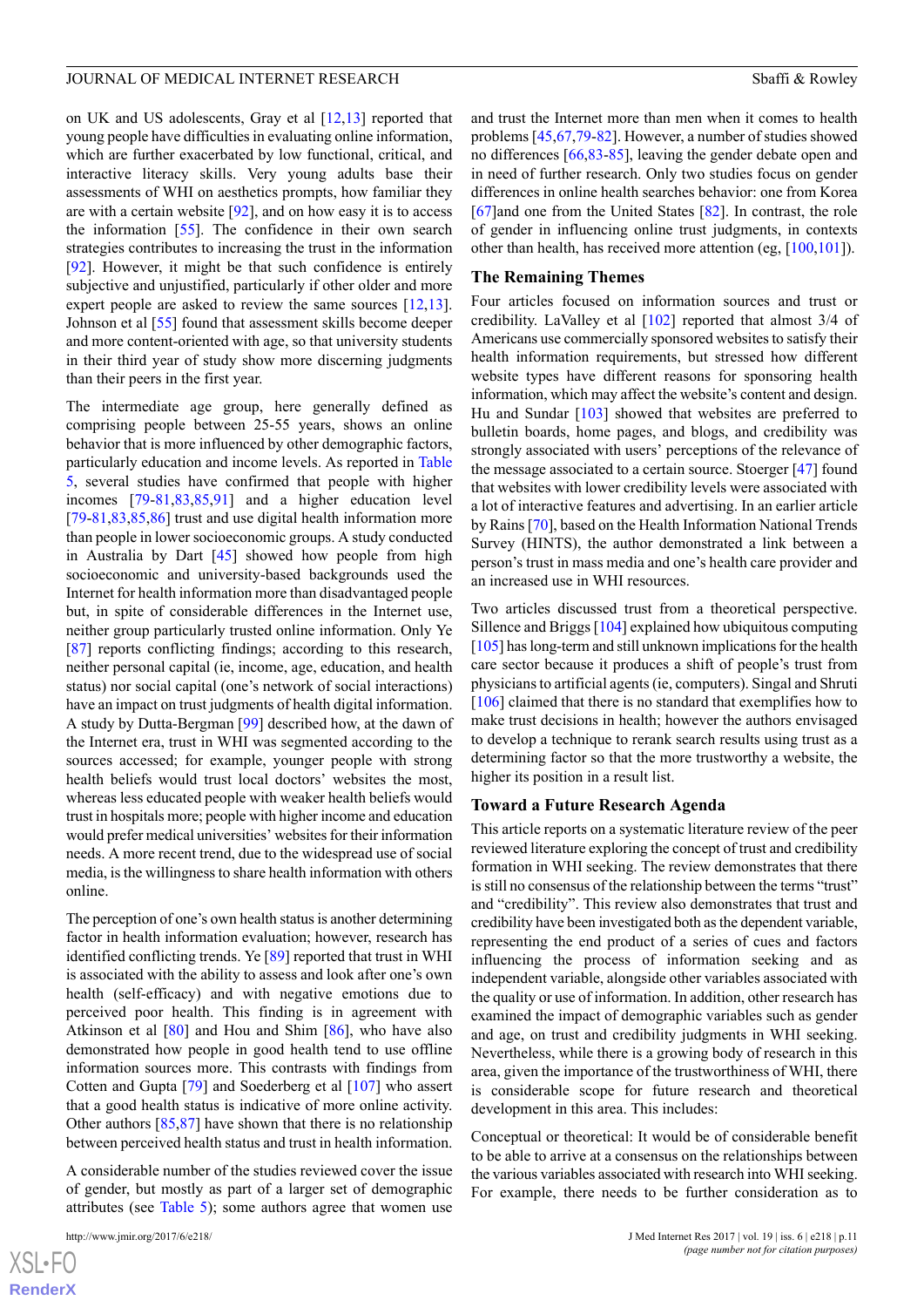whether trust and credibility or information quality are the most important outcome variables. We propose that consideration of the context may be important in differentiating between trust and credibility, with, for example, trust being the appropriate term to use when information is used to inform a decision or action. This stance would also necessitate the development of an improved understanding of the relationship between trust and risk in digital health information seeking. Having established, or at least, further explored the relationships between trust and credibility, it will be important to increase understanding of the key influencing factors, and the extent to which context might impact on these.

Methods and measurement: Most research on trust and credibility in WHI seeking has adopted a quantitative approach. The purpose of quantitative studies is typically to test theory. However, in the absence of a consensus on definitions of variables and the dominant relationships between them, such studies are unlikely to lead to an integrated and coherent body of knowledge. This is further undermined by the considerable variability in the measurement scales used for trust and credibility and related variables. This needs to be addressed by a much greater number of qualitative studies that offer deeper insights into the context, processes, and judgments associated with WHI seeking and the relationship between these.

Topics: Most studies have investigated the factors that influence trust judgment in relation to WHI in general. Hence, there is scope for more studies that take into consideration judgments on specific health information sources, including specific websites and social media platforms, and the role of the owner and community associated with these platforms in influencing

trust judgments. This review has not embraced research on trust regarding health information received in social support groups; this would also be an important agenda for future research. In addition, most prior research has privileged factors that have a positive effect on trust judgments, with few reporting on those factors (such as advertising) that might undermine trust. Finally, the dynamic between trust and risk deserves greater attention, particularly with regard to patients' perceptions of the seriousness of their complaint.

Impact of demographic variables: There is evidence that various demographic variables (eg, age, income, and gender) may influence WHI-seeking behaviors, but the evidence that this also impacts on their trust judgments is scant. Further research is needed in this area. In particular, the research on disadvantaged groups has focused on identifying their needs, but little work has been done on how these needs and the ability of members of these groups to discriminate between trustworthy and untrustworthy information can be enhanced. In addition, whereas some research has been conducted on the role of gender on trust formation in information seeking, which makes links to the role of the psycho-social context, there is considerable scope for further research into the role of this context in trust formation in health information seeking. Finally, the current research base focuses on health information seekers in the United States, United Kingdom, and Australia. There is a need for research in countries where not only technological differences can play a role in information seeking, but also culture and, more specifically, trust formation and relationships with health organizations and professionals are likely to differ from non-western countries.

# <span id="page-11-0"></span>**Conflicts of Interest**

<span id="page-11-1"></span>None declared.

# **References**

- <span id="page-11-2"></span>1. Fox S, Duggan M. Pew Research Center. 2013 Jan 15. Health Online 2013 URL: [http://www.pewinternet.org/2013/01/15/](http://www.pewinternet.org/2013/01/15/health-online-2013/) [health-online-2013/](http://www.pewinternet.org/2013/01/15/health-online-2013/) [accessed 2017-06-03] [\[WebCite Cache ID 6qwgSf3xS\]](http://www.webcitation.org/6qwgSf3xS)
- <span id="page-11-3"></span>2. Dutton W, Blank G. Worldinternetproject. 2013. Cultures of the Internet: The Internet in Britain URL: [http://www.](http://www.worldinternetproject.net/_files/_Published/23/820_oxis2011_report.pdf) [worldinternetproject.net/\\_files/\\_Published/23/820\\_oxis2011\\_report.pdf](http://www.worldinternetproject.net/_files/_Published/23/820_oxis2011_report.pdf) [accessed 2017-06-03] [\[WebCite Cache ID](http://www.webcitation.org/6qwgnglaX) [6qwgnglaX](http://www.webcitation.org/6qwgnglaX)]
- <span id="page-11-4"></span>3. Fox S. Pew Research Center. 2011 May 12. The Social Life of Health Information, 2011 URL: [http://www.pewinternet.org/](http://www.pewinternet.org/2011/05/12/the-social-life-of-health-information-2011/) [2011/05/12/the-social-life-of-health-information-2011/](http://www.pewinternet.org/2011/05/12/the-social-life-of-health-information-2011/) [accessed 2017-06-12] [[WebCite Cache ID 6r9pbO61u\]](http://www.webcitation.org/6r9pbO61u)
- <span id="page-11-7"></span>4. Xiao N, Sharman R, Rao HR, Upadhyaya S. Factors influencing online health information search: an empirical analysis of a national cancer-related survey. Decis Support Syst 2014;57:417-427. [doi: [10.1016/j.dss.2012.10.047](http://dx.doi.org/10.1016/j.dss.2012.10.047)]
- <span id="page-11-6"></span><span id="page-11-5"></span>5. Powell J, Inglis N, Ronnie J, Large S. The characteristics and motivations of online health information seekers: cross-sectional survey and qualitative interview study. J Med Internet Res 2011 Feb;13(1):e20 [\[FREE Full text\]](http://www.jmir.org/2011/1/e20/) [doi: [10.2196/jmir.1600\]](http://dx.doi.org/10.2196/jmir.1600) [Medline: [21345783](http://www.ncbi.nlm.nih.gov/entrez/query.fcgi?cmd=Retrieve&db=PubMed&list_uids=21345783&dopt=Abstract)]
- 6. Sillence E, Briggs P, Harris PR, Fishwick L. How do patients evaluate and make use of online health information? Soc Sci Med 2007 May;64(9):1853-1862. [doi: [10.1016/j.socscimed.2007.01.012\]](http://dx.doi.org/10.1016/j.socscimed.2007.01.012) [Medline: [17328998](http://www.ncbi.nlm.nih.gov/entrez/query.fcgi?cmd=Retrieve&db=PubMed&list_uids=17328998&dopt=Abstract)]
- 7. Ybarra M, Suman M. Reasons, assessments and actions taken: sex and age differences in uses of Internet health information. Health Educ Res 2008 Jun;23(3):512-521 [[FREE Full text](http://her.oxfordjournals.org/cgi/pmidlookup?view=long&pmid=16880222)] [doi: [10.1093/her/cyl062\]](http://dx.doi.org/10.1093/her/cyl062) [Medline: [16880222](http://www.ncbi.nlm.nih.gov/entrez/query.fcgi?cmd=Retrieve&db=PubMed&list_uids=16880222&dopt=Abstract)]
- 8. Eysenbach G, Köhler C. How do consumers search for and appraise health information on the world wide web? Qualitative study using focus groups, usability tests, and in-depth interviews. Br Med J 2002 Mar 9;324(7337):573-577 [[FREE Full](http://europepmc.org/abstract/MED/11884321) [text\]](http://europepmc.org/abstract/MED/11884321) [Medline: [11884321\]](http://www.ncbi.nlm.nih.gov/entrez/query.fcgi?cmd=Retrieve&db=PubMed&list_uids=11884321&dopt=Abstract)
- 9. Fergie G, Hunt K, Hilton S. What young people want from health-related online resources: a focus group study. J Youth Stud 2013 Aug;16(5):579-596 [\[FREE Full text\]](http://www.pubmedcentral.nih.gov/articlerender.fcgi?artid=3982905&tool=pmcentrez&rendertype=abstract) [doi: [10.1080/13676261.2012.744811](http://dx.doi.org/10.1080/13676261.2012.744811)] [Medline: [24748849\]](http://www.ncbi.nlm.nih.gov/entrez/query.fcgi?cmd=Retrieve&db=PubMed&list_uids=24748849&dopt=Abstract)

 $XS$  $\cdot$ FC **[RenderX](http://www.renderx.com/)**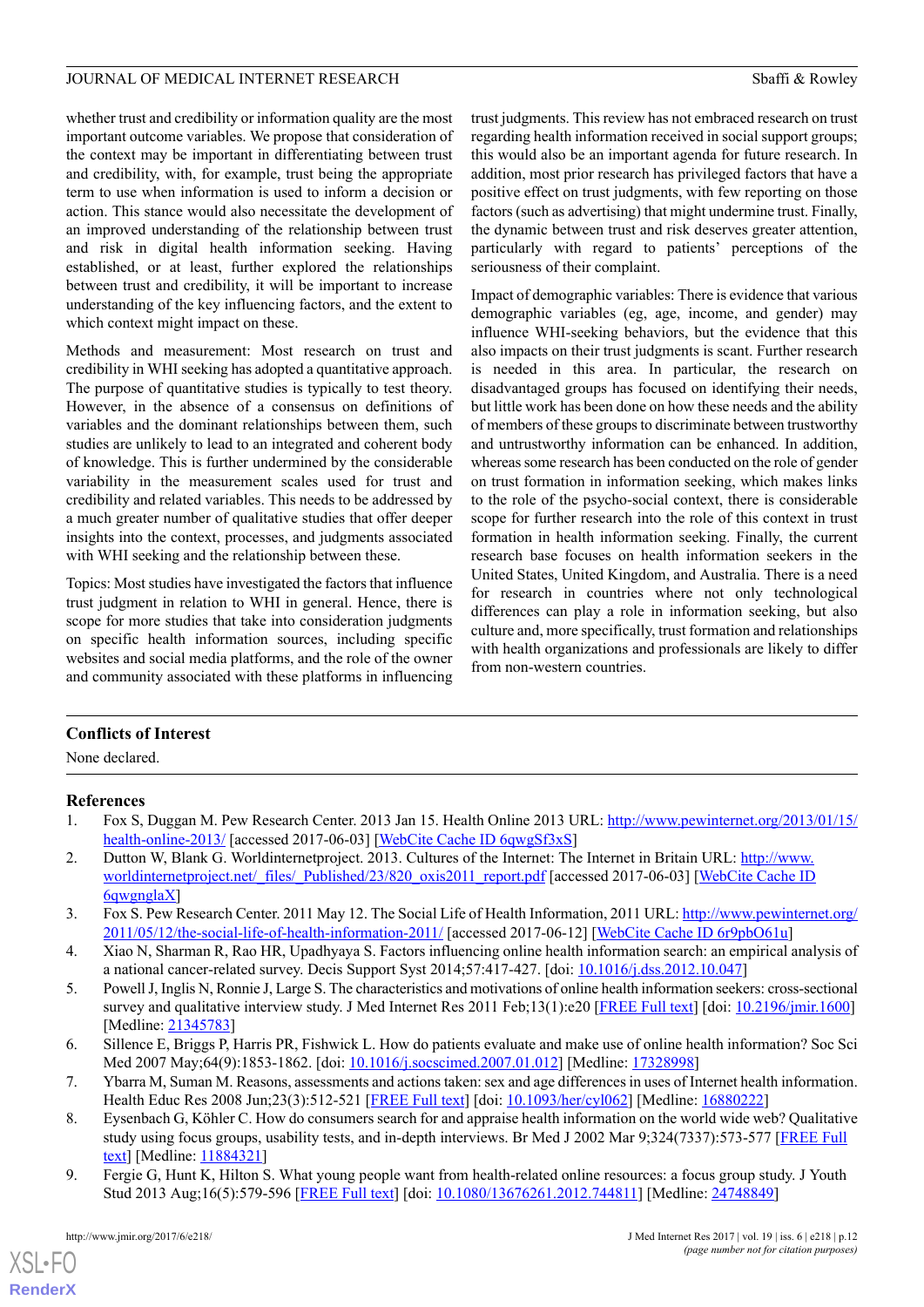- <span id="page-12-0"></span>10. Kitchens B, Harle CA, Li S. Quality of health-related online search results. Decis Support Syst 2014 Jan;57:454-462. [doi: [10.1016/j.dss.2012.10.050](http://dx.doi.org/10.1016/j.dss.2012.10.050)]
- <span id="page-12-22"></span><span id="page-12-1"></span>11. Corritore C, Wiedenbeck S, Kracher B, Marble R. Online trust and health information websites. Int J Hum Comput Interact 2012;8(4):92-115. [doi: [10.4018/jthi.2012100106](http://dx.doi.org/10.4018/jthi.2012100106)]
- <span id="page-12-23"></span>12. Gray NJ, Klein JD, Noyce PR, Sesselberg TS, Cantrill JA. Health information-seeking behaviour in adolescence: the place of the internet. Soc Sci Med 2005 Apr;60(7):1467-1478. [doi: [10.1016/j.socscimed.2004.08.010\]](http://dx.doi.org/10.1016/j.socscimed.2004.08.010) [Medline: [15652680](http://www.ncbi.nlm.nih.gov/entrez/query.fcgi?cmd=Retrieve&db=PubMed&list_uids=15652680&dopt=Abstract)]
- <span id="page-12-2"></span>13. Gray NJ, Klein JD, Noyce PR, Sesselberg TS, Cantrill JA. The Internet: a window on adolescent health literacy. J Adolesc Health 2005 Sep;37(3):243. [doi: [10.1016/j.jadohealth.2004.08.023](http://dx.doi.org/10.1016/j.jadohealth.2004.08.023)] [Medline: [16109345](http://www.ncbi.nlm.nih.gov/entrez/query.fcgi?cmd=Retrieve&db=PubMed&list_uids=16109345&dopt=Abstract)]
- <span id="page-12-3"></span>14. Metzger M, Flanagin A. Credibility and trust of information in online environments: the use of cognitive heuristics. J Pragmat 2013;59:210-220. [doi: [10.1016/j.pragma.2013.07.012](http://dx.doi.org/10.1016/j.pragma.2013.07.012)]
- <span id="page-12-4"></span>15. Zhang Y. Searching for specific health-related information in MedlinePlus: behavioral patterns and user experience. J Assoc Inf Sci Tec 2013 Oct 04;65(1):53-68. [doi: [10.1002/asi.22957\]](http://dx.doi.org/10.1002/asi.22957)
- <span id="page-12-5"></span>16. Cline RJ, Haynes KM. Consumer health information seeking on the Internet: the state of the art. Health Educ Res 2001 Dec;16(6):671-692 [[FREE Full text](http://her.oxfordjournals.org/cgi/pmidlookup?view=long&pmid=11780707)] [Medline: [11780707\]](http://www.ncbi.nlm.nih.gov/entrez/query.fcgi?cmd=Retrieve&db=PubMed&list_uids=11780707&dopt=Abstract)
- <span id="page-12-6"></span>17. Diviani N, van den Putte B, Giani S, van Weert JCM. Low health literacy and evaluation of online health information: a systematic review of the literature. J Med Internet Res 2015;17(5):e112 [\[FREE Full text](http://www.jmir.org/2015/5/e112/)] [doi: [10.2196/jmir.4018](http://dx.doi.org/10.2196/jmir.4018)] [Medline: [25953147](http://www.ncbi.nlm.nih.gov/entrez/query.fcgi?cmd=Retrieve&db=PubMed&list_uids=25953147&dopt=Abstract)]
- <span id="page-12-7"></span>18. Neter E, Brainin E. eHealth literacy: extending the digital divide to the realm of health information. J Med Internet Res 2012 Jan;14(1):e19 [[FREE Full text](http://www.jmir.org/2012/1/e19/)] [doi: [10.2196/jmir.1619](http://dx.doi.org/10.2196/jmir.1619)] [Medline: [22357448](http://www.ncbi.nlm.nih.gov/entrez/query.fcgi?cmd=Retrieve&db=PubMed&list_uids=22357448&dopt=Abstract)]
- <span id="page-12-8"></span>19. Stvilia B, Mon L, Yi YJ. A model for online consumer health information quality. J Am Soc Inf Sci 2009 Sep;60(9):1781-1791. [doi: [10.1002/asi.21115\]](http://dx.doi.org/10.1002/asi.21115)
- <span id="page-12-9"></span>20. Chen W, Lee K, Straubhaar JD, Spence J. Getting a second opinion: social capital, digital inequalities, and health information repertoires. J Assoc Inf Sci Technol 2014 Apr 30;65(12):2552-2563. [doi: [10.1002/asi.23130\]](http://dx.doi.org/10.1002/asi.23130)
- <span id="page-12-20"></span>21. Morahan-Martin JM. How internet users find, evaluate, and use online health information: a cross-cultural review. Cyberpsychol Behav 2004 Oct;7(5):497-510. [Medline: [15667044\]](http://www.ncbi.nlm.nih.gov/entrez/query.fcgi?cmd=Retrieve&db=PubMed&list_uids=15667044&dopt=Abstract)
- 22. O'Grady L. Future directions for depicting credibility in health care web sites. Int J Med Inform 2006 Jan;75(1):58-65. [doi: [10.1016/j.ijmedinf.2005.07.035](http://dx.doi.org/10.1016/j.ijmedinf.2005.07.035)] [Medline: [16125999](http://www.ncbi.nlm.nih.gov/entrez/query.fcgi?cmd=Retrieve&db=PubMed&list_uids=16125999&dopt=Abstract)]
- 23. Rieh SY, Danielson DR. Credibility: a multidisciplinary framework. Ann Rev Info Sci Technol 2007;41(1):307-364. [doi: [10.1002/aris.144.v41:1\]](http://dx.doi.org/10.1002/aris.144.v41:1)
- <span id="page-12-11"></span><span id="page-12-10"></span>24. Adams SA. Revisiting the online health information reliability debate in the wake of "web 2.0": an inter-disciplinary literature and website review. Int J Med Inform 2010 Jun;79(6):391-400. [doi: [10.1016/j.ijmedinf.2010.01.006\]](http://dx.doi.org/10.1016/j.ijmedinf.2010.01.006) [Medline: [20188623](http://www.ncbi.nlm.nih.gov/entrez/query.fcgi?cmd=Retrieve&db=PubMed&list_uids=20188623&dopt=Abstract)]
- 25. Vega L, Montague E, DeHart T. Trust in health websites: a review of an emerging field. 2010 Presented at: Proc 1st ACM Int Health Informatics Symp; 2010; Arlington p. 700-709. [doi: [10.1145/1882992.1883100](http://dx.doi.org/10.1145/1882992.1883100)]
- 26. Choi W, Stvilia B. Web credibility assessment: conceptualization, operationalization, variability, and models. J Assoc Inf Sci Technol 2015 May 13;66(12):2399-2414. [doi: [10.1002/asi.23543](http://dx.doi.org/10.1002/asi.23543)]
- <span id="page-12-12"></span>27. Shah A, Ravana S, Hamid S, Ismail M. Umexpert.um. 2015. Web credibility assessment: affecting factors and assessment techniques URL: [https://umexpert.um.edu.my/file/publication/00006249\\_125919.pdf](https://umexpert.um.edu.my/file/publication/00006249_125919.pdf) [accessed 2017-06-03] [\[WebCite](http://www.webcitation.org/6qwkMPMgb) [Cache ID 6qwkMPMgb\]](http://www.webcitation.org/6qwkMPMgb)
- <span id="page-12-21"></span><span id="page-12-13"></span>28. Zhang Y, Sun Y, Xie B. Quality of health information for consumers on the web: a systematic review of indicators, criteria, tools, and evaluation results. J Assoc Inf Sci Technol 2015 Apr 29;66(10):2071-2084. [doi: [10.1002/asi.23311](http://dx.doi.org/10.1002/asi.23311)]
- <span id="page-12-14"></span>29. Kim Y. Trust in health information websites: a systematic literature review on the antecedents of trust. Health Informatics J 2016 Jun;22(2):355-369. [doi: [10.1177/1460458214559432](http://dx.doi.org/10.1177/1460458214559432)] [Medline: [25518944\]](http://www.ncbi.nlm.nih.gov/entrez/query.fcgi?cmd=Retrieve&db=PubMed&list_uids=25518944&dopt=Abstract)
- 30. Hong T. The influence of structural and message features on Web site credibility. J Am Soc Inf Sci 2005 Jan 01;57(1):114-127. [doi: [10.1002/asi.20258\]](http://dx.doi.org/10.1002/asi.20258)
- <span id="page-12-15"></span>31. Flanagin AJ, Metzger MJ. The role of site features, user attributes, and information verification behaviors on the perceived credibility of web-based information. New Media Soc 2007 Apr;9(2):319-342. [doi: [10.1177/1461444807075015](http://dx.doi.org/10.1177/1461444807075015)]
- <span id="page-12-17"></span><span id="page-12-16"></span>32. Rains SA, Karmikel CD. Health information-seeking and perceptions of website credibility: examining Web-use orientation, message characteristics, and structural features of websites. Comput Human Behav 2009 Mar;25(2):544-553. [doi: [10.1016/j.chb.2008.11.005\]](http://dx.doi.org/10.1016/j.chb.2008.11.005)
- <span id="page-12-19"></span><span id="page-12-18"></span>33. Rowley J, Johnson F, Sbaffi L. Students' trust judgements in online health information seeking. Health Informatics J 2015 Dec;21(4):316-327. [doi: [10.1177/1460458214546772](http://dx.doi.org/10.1177/1460458214546772)] [Medline: [25193449](http://www.ncbi.nlm.nih.gov/entrez/query.fcgi?cmd=Retrieve&db=PubMed&list_uids=25193449&dopt=Abstract)]
- 34. Hargittai E, Fullerton L, Menchen-Trevino E, Thomas K. Trust online: young adults' evaluation of web content. Int J Commun 2010;4(1):448-494.
- 35. Tseng S, Fogg BJ. Credibility and computing technology. Commun ACM 1999;42(5):39-44. [doi: [10.1145/301353.301402](http://dx.doi.org/10.1145/301353.301402)]
- 36. Rowley J, Johnson F. Understanding trust formation in digital information sources: the case of Wikipedia. J Info Sci 2013 Aug;39(4):494-508. [doi: [10.1177/0165551513477820\]](http://dx.doi.org/10.1177/0165551513477820)
- 37. Freeman K, Spyridakis J. An examination of factors that affect the credibility of online health information. Tech Comm 2004;51(2):239-263 [[FREE Full text](http://faculty.washington.edu/jansp/Publications/Freeman_Spyridakis_Credibility.pdf)]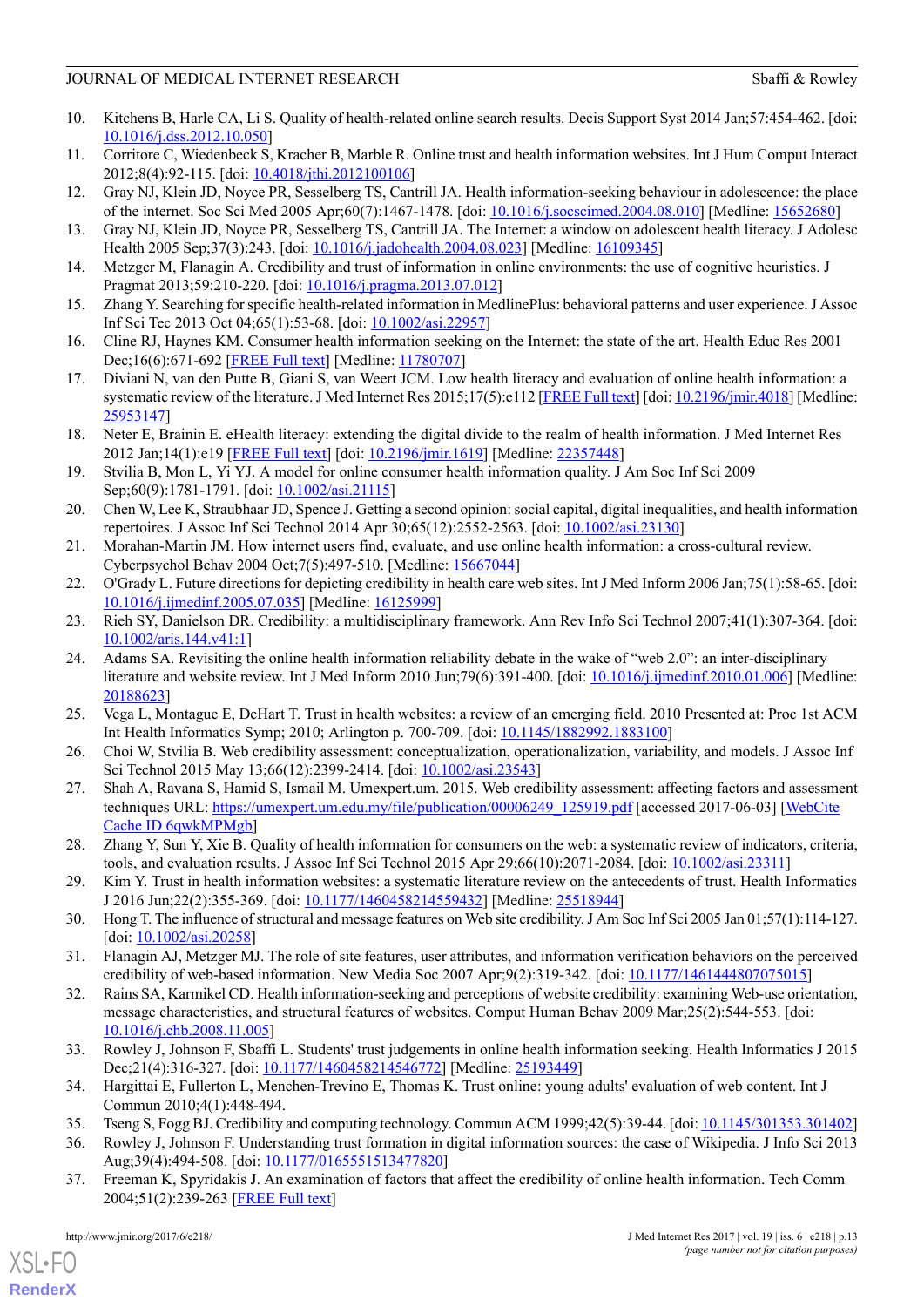- <span id="page-13-0"></span>38. Self C. Credibility. In: An integrated approach to communication theory and research. Mahwah, NJ: Lawrence Erlbaum Associates; 1996:421-441.
- <span id="page-13-2"></span><span id="page-13-1"></span>39. Marsh S, Dibben MR. The role of trust in information science and technology. Ann Rev Info Sci Tech 2005 Jan 31;37(1):465-498. [doi: [10.1002/aris.1440370111\]](http://dx.doi.org/10.1002/aris.1440370111)
- 40. Vega LC, Montague E, Dehart T. Trust between patients and health websites: a review of the literature and derived outcomes from empirical studies. Health Technol (Berl) 2011 Nov 18;1(2-4):71-80 [\[FREE Full text\]](http://europepmc.org/abstract/MED/22288026) [doi: [10.1007/s12553-011-0010-3\]](http://dx.doi.org/10.1007/s12553-011-0010-3) [Medline: [22288026](http://www.ncbi.nlm.nih.gov/entrez/query.fcgi?cmd=Retrieve&db=PubMed&list_uids=22288026&dopt=Abstract)]
- <span id="page-13-4"></span><span id="page-13-3"></span>41. Tranfield D, Denyer D, Smart P. Towards a methodology for developing evidence-informed management knowledge by means of systematic review. Br J Man 2007 Jan 23;14(3):207-222. [doi: [10.1111/1467-8551.00375\]](http://dx.doi.org/10.1111/1467-8551.00375)
- <span id="page-13-5"></span>42. NHS Centre for Reviews and Dissemination. CRD Report Number 4 2nd ed, York. 2009. Systematic Reviews: CRD's guidance for undertaking reviews in health care URL: [https://www.york.ac.uk/media/crd/Systematic\\_Reviews.pdf](https://www.york.ac.uk/media/crd/Systematic_Reviews.pdf) [accessed 2017-06-12] [\[WebCite Cache ID 6r9qfAElB](http://www.webcitation.org/6r9qfAElB)]
- <span id="page-13-6"></span>43. Fogg B, Soohoo C, Danielson D, Marable L, Stanford J, Tauber E. How do users evaluate the credibility of Web sites? A study with over 2,500 participants. 2003 Presented at: Conference on Designing for user experiences; 2003; San Francisco p. 1-15. [doi: [10.1145/997078.997097\]](http://dx.doi.org/10.1145/997078.997097)
- <span id="page-13-7"></span>44. Sillence E, Briggs P, Fishwick L, Harris P. Trust and mistrust of online health sites. 2004 Presented at: SIGCHI Conference on Human Factors in Computing Systems; 2004; Vienna p. 663-670. [doi: [10.1145/985692.985776](http://dx.doi.org/10.1145/985692.985776)]
- <span id="page-13-8"></span>45. Dart J. The internet as a source of health information in three disparate communities. Aust Health Rev 2008 Aug;32(3):559-569. [Medline: [18666885](http://www.ncbi.nlm.nih.gov/entrez/query.fcgi?cmd=Retrieve&db=PubMed&list_uids=18666885&dopt=Abstract)]
- <span id="page-13-9"></span>46. Liao Q, Fu W. Age differences in credibility judgments of online health information. 2012 Presented at: 2nd ACM SIGHIT International Health Informatics Symposium; 2012; Miami p. 353-362. [doi: [10.1145/2110363.2110404\]](http://dx.doi.org/10.1145/2110363.2110404)
- <span id="page-13-11"></span><span id="page-13-10"></span>47. Stoerger S. I'm not a doctor, but I play one on the web: credibility, funding, and interactivity features on health organization websites. Proc Am Soc Info Sci Tech 2008 Oct 24;44(1):1-5. [doi: [10.1002/meet.1450440314](http://dx.doi.org/10.1002/meet.1450440314)]
- <span id="page-13-12"></span>48. Sillence E, Briggs P, Harris P, Fishwick L. Going online for health advice: changes in usage and trust practices over the last five years. Interact Comput 2007 May;19(3):397-406 [[FREE Full text](http://www.sciencedirect.com/science/article/pii/S095354380600141X[)] [doi: [10.1016/j.intcom.2006.10.002](http://dx.doi.org/10.1016/j.intcom.2006.10.002)]
- 49. Johnson F, Rowley J, Sbaffi L. Modelling trust formation in health information contexts. J Info Sci 2015 Aug;41(4):415-429. [doi: [10.1177/0165551515577914\]](http://dx.doi.org/10.1177/0165551515577914)
- <span id="page-13-14"></span><span id="page-13-13"></span>50. Yi MY, Yoon JJ, Davis JM, Lee T. Untangling the antecedents of initial trust in Web-based health information: the roles of argument quality, source expertise, and user perceptions of information quality and risk. Dec Sup Sys 2013 Apr;55(1):284-295. [doi: [10.1016/j.dss.2013.01.029\]](http://dx.doi.org/10.1016/j.dss.2013.01.029)
- <span id="page-13-15"></span>51. Thielsch MT, Blotenberg I, Jaron R. User evaluation of websites: from first impression to recommendation. Interact Comput 2013 Jun 04;26(1):89-102. [doi: [10.1093/iwc/iwt033\]](http://dx.doi.org/10.1093/iwc/iwt033)
- <span id="page-13-16"></span>52. Diviani N, van den Putte B, Meppelink CS, van Weert J. Exploring the role of health literacy in the evaluation of online health information: insights from a mixed-methods study. Patient Educ Couns 2016 Jun;99(6):1017-1025. [doi: [10.1016/j.pec.2016.01.007](http://dx.doi.org/10.1016/j.pec.2016.01.007)] [Medline: [26817407](http://www.ncbi.nlm.nih.gov/entrez/query.fcgi?cmd=Retrieve&db=PubMed&list_uids=26817407&dopt=Abstract)]
- <span id="page-13-17"></span>53. Walther JB, Wang Z, Loh T. The effect of top-level domains and advertisements on health web-site credibility. J Med Internet Res 2004 Sep 03;6(3):e24 [\[FREE Full text](http://www.jmir.org/2004/3/e24/)] [doi: [10.2196/jmir.6.3.e24\]](http://dx.doi.org/10.2196/jmir.6.3.e24) [Medline: [15471750\]](http://www.ncbi.nlm.nih.gov/entrez/query.fcgi?cmd=Retrieve&db=PubMed&list_uids=15471750&dopt=Abstract)
- <span id="page-13-18"></span>54. Sillence E, Briggs P, Harris P, Fishwick L. A framework for understanding trust factors in web-based health advice. Int J Hum Comput Stud 2006;64(8):697-713.
- <span id="page-13-20"></span><span id="page-13-19"></span>55. Johnson F, Sbaffi L, Rowley J. Students' approaches to the evaluation of digital information: insights from their trust judgments. Brit J Educ Technol 2015 Jul 07;47(6):1243-1258. [doi: [10.1111/bjet.12306](http://dx.doi.org/10.1111/bjet.12306)]
- <span id="page-13-21"></span>56. Toms EG, Latter C. How consumers search for health information. Health Informatics J 2007 Sep;13(3):223-235. [doi: [10.1177/1460458207079901](http://dx.doi.org/10.1177/1460458207079901)] [Medline: [17711883\]](http://www.ncbi.nlm.nih.gov/entrez/query.fcgi?cmd=Retrieve&db=PubMed&list_uids=17711883&dopt=Abstract)
- 57. Fisher J, Burstein F, Lynch K, Lazarenko K. "Usability + usefulness = trust": an exploratory study of Australian health web sites. Int Res 2008;18(5):477-498.
- <span id="page-13-22"></span>58. Czaja SJ, Sharit J, Nair SN, Lee CC. Older adults and internet health information seeking. Proc Human Factors Ergon Soc Ann Meeting 2009 Oct 01;53(2):126-130. [doi: [10.1177/154193120905300204](http://dx.doi.org/10.1177/154193120905300204)]
- <span id="page-13-24"></span><span id="page-13-23"></span>59. Harris PR, Sillence E, Briggs P. Perceived threat and corroboration: key factors that improve a predictive model of trust in internet-based health information and advice. J Med Internet Res 2011 Jul 27;13(3):e51 [\[FREE Full text\]](http://www.jmir.org/2011/3/e51/) [doi: [10.2196/jmir.1821](http://dx.doi.org/10.2196/jmir.1821)] [Medline: [21795237](http://www.ncbi.nlm.nih.gov/entrez/query.fcgi?cmd=Retrieve&db=PubMed&list_uids=21795237&dopt=Abstract)]
- <span id="page-13-26"></span><span id="page-13-25"></span>60. Pariera K. Information literacy on the web how college students use visual and textual clues to assess credibility on health websites. Comm Inf Lit 2012;6(1):34-48 [\[FREE Full text\]](http://www.comminfolit.org/index.php?journal=cil&page=article&op=view&path%5B%5D=v6i1p34&path%5B%5D=143) [doi: [10.7548/cil.v6i1.184\]](http://dx.doi.org/10.7548/cil.v6i1.184)
- 61. Sillence E, Briggs P. Please advise: using the Internet for health and financial advice. Comp Human Behav 2007 Jan;23(1):727-748. [doi: [10.1016/j.chb.2004.11.006\]](http://dx.doi.org/10.1016/j.chb.2004.11.006)
- 62. Freeman KS, Spyridakis JH. Effect of contact information on the credibility of online health information. IEEE Trans Profess Commun 2009 Jun; 52(2): 152-166. [doi: [10.1109/TPC.2009.2017992\]](http://dx.doi.org/10.1109/TPC.2009.2017992)
- 63. Song J, Zahedi F. Trust in health infomediaries. Dec Sup Sys 2007 Mar;43(2):390-407. [doi: [10.1016/j.dss.2006.11.011\]](http://dx.doi.org/10.1016/j.dss.2006.11.011)
- 64. Dubowicz A, Schulz PJ. Medical information on the internet: a tool for measuring consumer perception of quality aspects. Interact J Med Res 2015;4(1):e8 [[FREE Full text](http://www.i-jmr.org/2015/1/e8/)] [doi: [10.2196/ijmr.3144](http://dx.doi.org/10.2196/ijmr.3144)] [Medline: [25835333\]](http://www.ncbi.nlm.nih.gov/entrez/query.fcgi?cmd=Retrieve&db=PubMed&list_uids=25835333&dopt=Abstract)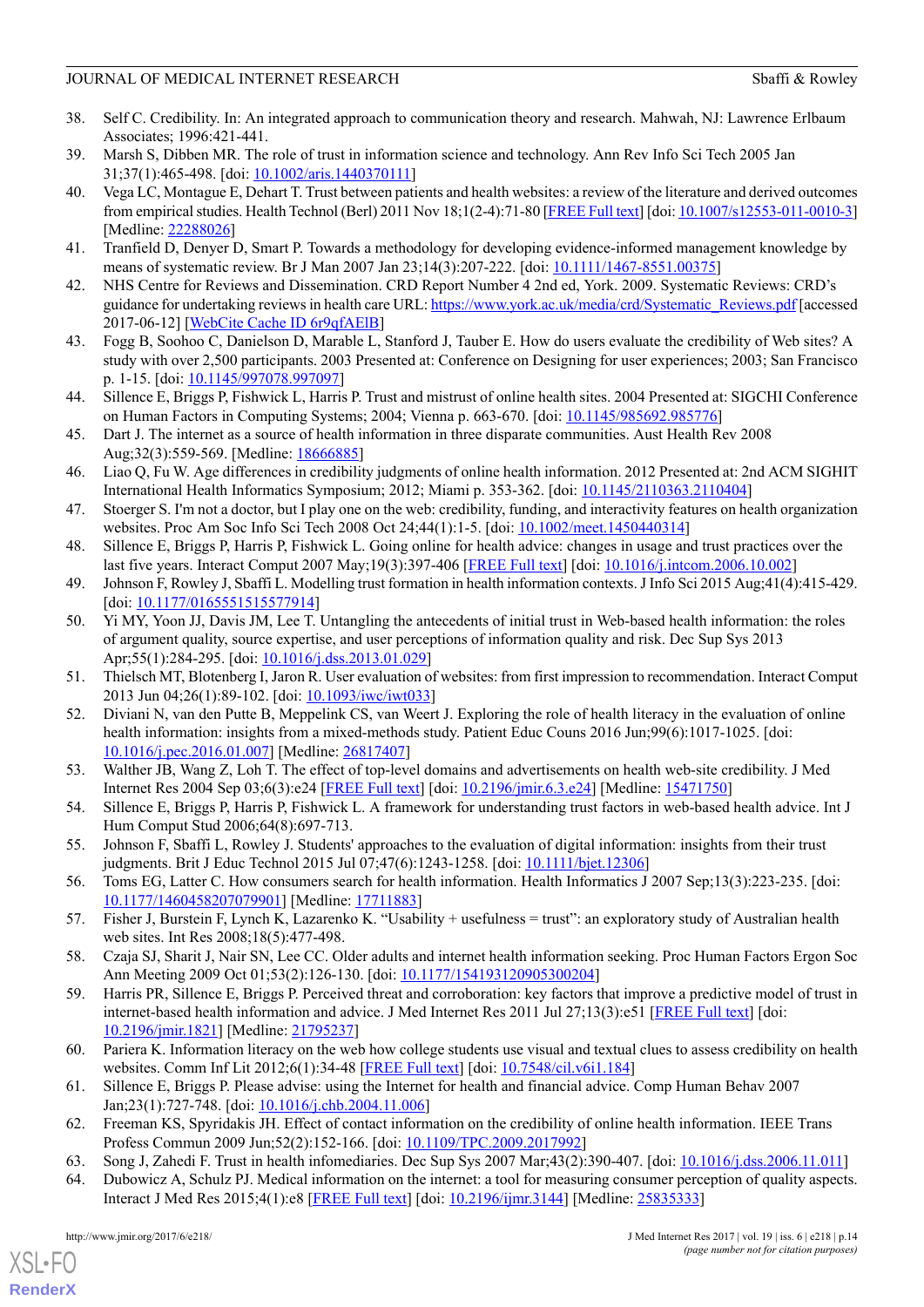- <span id="page-14-0"></span>65. Huntington P, Nicholas D, Gunter B, Russell C, Withey R, Polydoratou P. Consumer trust in health information on the web. Aslib Proc 2004;56(6):373-382. [doi: [10.1108/00012530410570417\]](http://dx.doi.org/10.1108/00012530410570417)
- <span id="page-14-2"></span><span id="page-14-1"></span>66. Hong T. Contributing factors to the use of health-related websites. J Health Commun 2006 Mar;11(2):149-165. [doi: [10.1080/10810730500526679\]](http://dx.doi.org/10.1080/10810730500526679) [Medline: [16537285](http://www.ncbi.nlm.nih.gov/entrez/query.fcgi?cmd=Retrieve&db=PubMed&list_uids=16537285&dopt=Abstract)]
- <span id="page-14-3"></span>67. Lim S, Lee S, Kim D. An empirical study of intention of usage of health information on the Internet: comparison by gender. J Korea Soc IT Serv 2011 Sep 30;10(3):77-94. [doi: [10.9716/KITS.2011.10.3.077\]](http://dx.doi.org/10.9716/KITS.2011.10.3.077)
- <span id="page-14-4"></span>68. Eastin M. Credibility assessments of online health information: the effects of source expertise and knowledge of content. J Comput Mediat Commun 2001;6(4). [doi: [10.1111/j.1083-6101.2001.tb00126](http://dx.doi.org/10.1111/j.1083-6101.2001.tb00126)]
- <span id="page-14-5"></span>69. Stella N. Credibility and consistency earn users' trust. Internet Healthc Strateg 2003 Feb;5(2):8-9. [Medline: [12674074\]](http://www.ncbi.nlm.nih.gov/entrez/query.fcgi?cmd=Retrieve&db=PubMed&list_uids=12674074&dopt=Abstract)
- <span id="page-14-6"></span>70. Rains SA. Perceptions of traditional information sources and use of the world wide web to seek health information: findings from the health information national trends survey. J Health Commun 2007;12(7):667-680. [doi: [10.1080/10810730701619992\]](http://dx.doi.org/10.1080/10810730701619992) [Medline: [17934943](http://www.ncbi.nlm.nih.gov/entrez/query.fcgi?cmd=Retrieve&db=PubMed&list_uids=17934943&dopt=Abstract)]
- <span id="page-14-7"></span>71. Lim SH, Kim D. The role of trust in the use of health infomediaries among university students. Inform Health Soc Care 2012 Mar;37(2):92-105. [doi: [10.3109/17538157.2011.647933\]](http://dx.doi.org/10.3109/17538157.2011.647933) [Medline: [22360740](http://www.ncbi.nlm.nih.gov/entrez/query.fcgi?cmd=Retrieve&db=PubMed&list_uids=22360740&dopt=Abstract)]
- <span id="page-14-8"></span>72. Escoffery C, Miner KR, Adame DD, Butler S, McCormick L, Mendell E. Internet use for health information among college students. J Am Coll Health 2005;53(4):183-188. [doi: [10.3200/JACH.53.4.183-188\]](http://dx.doi.org/10.3200/JACH.53.4.183-188) [Medline: [15663067\]](http://www.ncbi.nlm.nih.gov/entrez/query.fcgi?cmd=Retrieve&db=PubMed&list_uids=15663067&dopt=Abstract)
- <span id="page-14-9"></span>73. Bates BR, Romina S, Ahmed R, Hopson D. The effect of source credibility on consumers' perceptions of the quality of health information on the Internet. Med Inform Internet Med 2006 Mar;31(1):45-52. [doi: [10.1080/14639230600552601](http://dx.doi.org/10.1080/14639230600552601)] [Medline: [16754366](http://www.ncbi.nlm.nih.gov/entrez/query.fcgi?cmd=Retrieve&db=PubMed&list_uids=16754366&dopt=Abstract)]
- <span id="page-14-10"></span>74. Bates BR, Romina SM, Ahmed R. The effect of improved readability scores on consumers' perceptions of the quality of health information on the internet. J Cancer Educ 2007;22(1):15-20. [doi: [10.1080/08858190701348067](http://dx.doi.org/10.1080/08858190701348067)] [Medline: [17570803\]](http://www.ncbi.nlm.nih.gov/entrez/query.fcgi?cmd=Retrieve&db=PubMed&list_uids=17570803&dopt=Abstract)
- <span id="page-14-12"></span><span id="page-14-11"></span>75. Lemire M, Paré G, Sicotte C, Harvey C. Determinants of Internet use as a preferred source of information on personal health. Int J Med Inform 2008 Nov;77(11):723-734. [doi: [10.1016/j.ijmedinf.2008.03.002](http://dx.doi.org/10.1016/j.ijmedinf.2008.03.002)] [Medline: [18434246\]](http://www.ncbi.nlm.nih.gov/entrez/query.fcgi?cmd=Retrieve&db=PubMed&list_uids=18434246&dopt=Abstract)
- <span id="page-14-13"></span>76. Lee H, Yang T, Tsai C. To explore the social psychological factors influencing outcomes of health websites. Ad Sci Lett 2012;13(1):774-779 [[FREE Full text](https://doi.org/10.1166/asl.2012.3793)]
- <span id="page-14-14"></span>77. Sheng X, Simpson PM. Health care information seeking and seniors: determinants of Internet use. Health Mark Q 2015 Mar;32(1):96-112. [doi: [10.1080/07359683.2015.1000758\]](http://dx.doi.org/10.1080/07359683.2015.1000758) [Medline: [25751321\]](http://www.ncbi.nlm.nih.gov/entrez/query.fcgi?cmd=Retrieve&db=PubMed&list_uids=25751321&dopt=Abstract)
- <span id="page-14-21"></span>78. Silver MP. Patient perspectives on online health information and communication with doctors: a qualitative study of patients 50 years old and over. J Med Internet Res 2015;17(1):e19 [\[FREE Full text](http://www.jmir.org/2015/1/e19/)] [doi: [10.2196/jmir.3588](http://dx.doi.org/10.2196/jmir.3588)] [Medline: [25586865](http://www.ncbi.nlm.nih.gov/entrez/query.fcgi?cmd=Retrieve&db=PubMed&list_uids=25586865&dopt=Abstract)]
- <span id="page-14-18"></span>79. Cotten SR, Gupta SS. Characteristics of online and offline health information seekers and factors that discriminate between them. Soc Sci Med 2004 Nov;59(9):1795-1806. [doi: [10.1016/j.socscimed.2004.02.020](http://dx.doi.org/10.1016/j.socscimed.2004.02.020)] [Medline: [15312915](http://www.ncbi.nlm.nih.gov/entrez/query.fcgi?cmd=Retrieve&db=PubMed&list_uids=15312915&dopt=Abstract)]
- <span id="page-14-15"></span>80. Atkinson NL, Saperstein SL, Pleis J. Using the internet for health-related activities: findings from a national probability sample. J Med Internet Res 2009;11(1):e4 [\[FREE Full text\]](http://www.jmir.org/2009/1/e4/) [doi: [10.2196/jmir.1035\]](http://dx.doi.org/10.2196/jmir.1035) [Medline: [19275980](http://www.ncbi.nlm.nih.gov/entrez/query.fcgi?cmd=Retrieve&db=PubMed&list_uids=19275980&dopt=Abstract)]
- <span id="page-14-16"></span>81. Chung JE. Patient-provider discussion of online health information: results from the 2007 Health Information National Trends Survey (HINTS). J Health Commun 2013;18(6):627-648. [doi: [10.1080/10810730.2012.743628](http://dx.doi.org/10.1080/10810730.2012.743628)] [Medline: [23590202\]](http://www.ncbi.nlm.nih.gov/entrez/query.fcgi?cmd=Retrieve&db=PubMed&list_uids=23590202&dopt=Abstract)
- <span id="page-14-26"></span>82. Stern MJ, Cotten SR, Drentea P. The separate spheres of online health: gender, parenting, and online health information searching in the information age. J Fam Issues 2012 Oct;33(10):1324-1350. [doi: [10.1177/0192513X11425459\]](http://dx.doi.org/10.1177/0192513X11425459)
- <span id="page-14-17"></span>83. Miller LM, Bell RA. Online health information seeking: the influence of age, information trustworthiness, and search challenges. J Aging Health 2012 Apr;24(3):525-541. [doi: [10.1177/0898264311428167](http://dx.doi.org/10.1177/0898264311428167)] [Medline: [22187092\]](http://www.ncbi.nlm.nih.gov/entrez/query.fcgi?cmd=Retrieve&db=PubMed&list_uids=22187092&dopt=Abstract)
- <span id="page-14-19"></span>84. Chaudhuri S, Le T, White C, Thompson H, Demiris G. Examining health information-seeking behaviors of older adults. Comput Inform Nurs 2013 Nov;31(11):547-553 [\[FREE Full text\]](http://europepmc.org/abstract/MED/23974574) [doi: [10.1097/01.NCN.0000432131.92020.42](http://dx.doi.org/10.1097/01.NCN.0000432131.92020.42)] [Medline: [23974574](http://www.ncbi.nlm.nih.gov/entrez/query.fcgi?cmd=Retrieve&db=PubMed&list_uids=23974574&dopt=Abstract)]
- <span id="page-14-20"></span>85. Koch-Weser S, Bradshaw YS, Gualtieri L, Gallagher SS. The Internet as a health information source: findings from the 2007 Health Information National Trends Survey and implications for health communication. J Health Commun 2010;15(Suppl 3):279-293. [doi: [10.1080/10810730.2010.522700\]](http://dx.doi.org/10.1080/10810730.2010.522700) [Medline: [21154099\]](http://www.ncbi.nlm.nih.gov/entrez/query.fcgi?cmd=Retrieve&db=PubMed&list_uids=21154099&dopt=Abstract)
- <span id="page-14-23"></span><span id="page-14-22"></span>86. Hou J, Shim M. The role of provider-patient communication and trust in online sources in Internet use for health-related activities. J Health Commun 2010;15(Suppl 3):186-199. [doi: [10.1080/10810730.2010.522691\]](http://dx.doi.org/10.1080/10810730.2010.522691) [Medline: [21154093](http://www.ncbi.nlm.nih.gov/entrez/query.fcgi?cmd=Retrieve&db=PubMed&list_uids=21154093&dopt=Abstract)]
- 87. Ye Y. Correlates of consumer trust in online health information: findings from the Health Information National Trends Survey. J Health Commun 2011 Jan;16(1):34-49. [doi: [10.1080/10810730.2010.529491](http://dx.doi.org/10.1080/10810730.2010.529491)] [Medline: [21086209\]](http://www.ncbi.nlm.nih.gov/entrez/query.fcgi?cmd=Retrieve&db=PubMed&list_uids=21086209&dopt=Abstract)
- <span id="page-14-25"></span><span id="page-14-24"></span>88. Rice RE. Influences, usage, and outcomes of Internet health information searching: multivariate results from the Pew surveys. Int J Med Inform 2006 Jan;75(1):8-28. [doi: [10.1016/j.ijmedinf.2005.07.032\]](http://dx.doi.org/10.1016/j.ijmedinf.2005.07.032) [Medline: [16125453\]](http://www.ncbi.nlm.nih.gov/entrez/query.fcgi?cmd=Retrieve&db=PubMed&list_uids=16125453&dopt=Abstract)
- 89. Ye Y. A path analysis on correlates of consumer trust in online health information: evidence from the health information national trends survey. J Health Commun 2010;15(Suppl 3):200-215. [doi: [10.1080/10810730.2010.522687](http://dx.doi.org/10.1080/10810730.2010.522687)] [Medline: [21154094](http://www.ncbi.nlm.nih.gov/entrez/query.fcgi?cmd=Retrieve&db=PubMed&list_uids=21154094&dopt=Abstract)]
- 90. Baumgartner SE, Hartmann T. The role of health anxiety in online health information search. Cyberpsychol Behav Soc Netw 2011 Oct;14(10):613-618. [doi: [10.1089/cyber.2010.0425](http://dx.doi.org/10.1089/cyber.2010.0425)] [Medline: [21548797\]](http://www.ncbi.nlm.nih.gov/entrez/query.fcgi?cmd=Retrieve&db=PubMed&list_uids=21548797&dopt=Abstract)
- 91. Kwon JH, Kye S, Park EY, Oh KH, Park K. What predicts the trust of online health information? Epidemiol Health 2015;37:e2015030 [\[FREE Full text\]](https://dx.doi.org/10.4178/epih/e2015030) [doi: [10.4178/epih/e2015030\]](http://dx.doi.org/10.4178/epih/e2015030) [Medline: [26212505](http://www.ncbi.nlm.nih.gov/entrez/query.fcgi?cmd=Retrieve&db=PubMed&list_uids=26212505&dopt=Abstract)]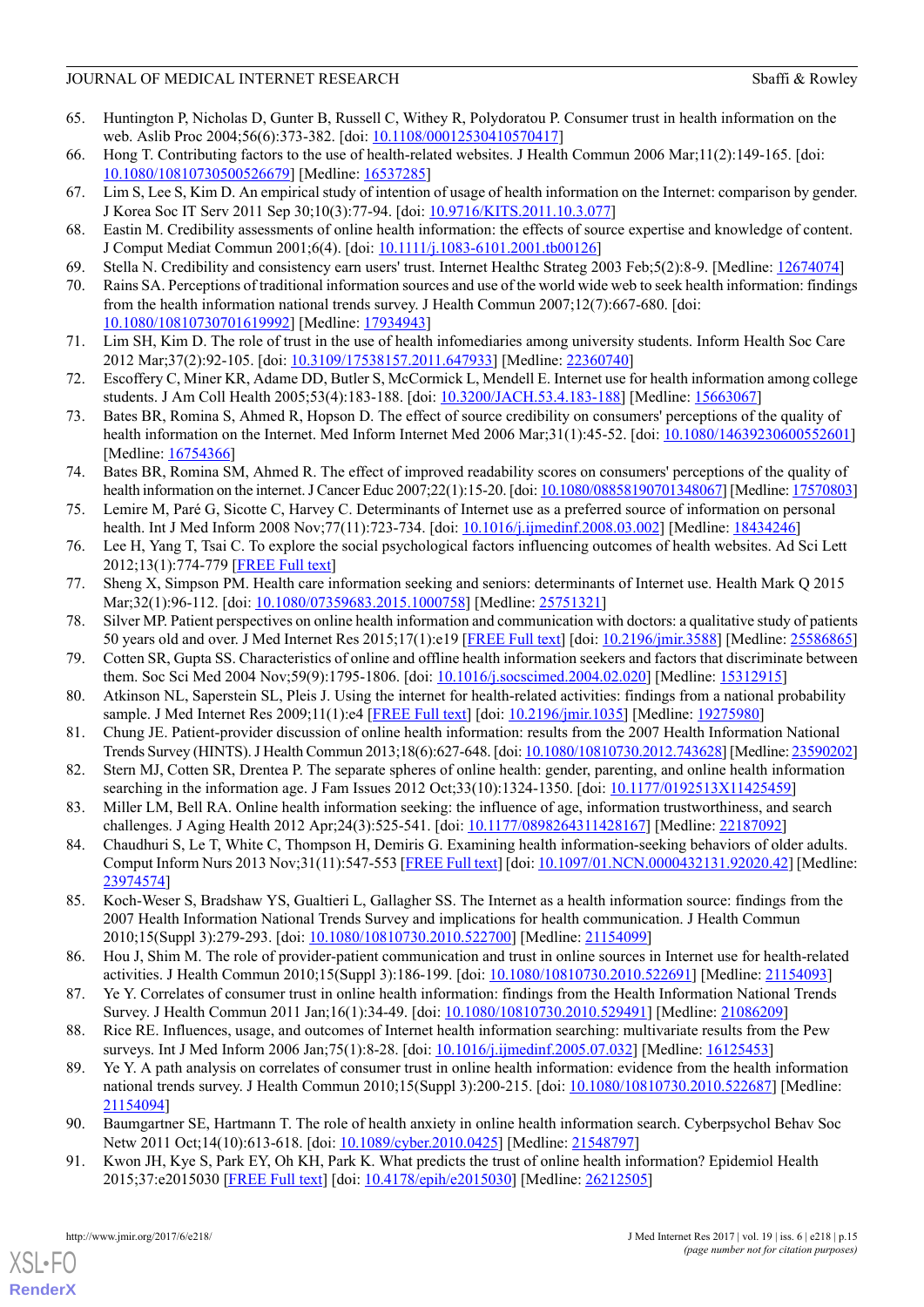- <span id="page-15-0"></span>92. Kim H, Park S, Bozeman I. Online health information search and evaluation: observations and semi-structured interviews with college students and maternal health experts. Health Info Libr J 2011 Sep;28(3):188-199 [\[FREE Full text\]](http://dx.doi.org/10.1111/j.1471-1842.2011.00948.x) [doi: [10.1111/j.1471-1842.2011.00948.x](http://dx.doi.org/10.1111/j.1471-1842.2011.00948.x)] [Medline: [21831218](http://www.ncbi.nlm.nih.gov/entrez/query.fcgi?cmd=Retrieve&db=PubMed&list_uids=21831218&dopt=Abstract)]
- <span id="page-15-5"></span><span id="page-15-1"></span>93. Medlock S, Eslami S, Askari M, Arts DL, Sent D, de Rooij SE, et al. Health information-seeking behavior of seniors who use the Internet: a survey. J Med Internet Res 2015;17(1):e10 [[FREE Full text\]](http://www.jmir.org/2015/1/e10/) [doi: [10.2196/jmir.3749](http://dx.doi.org/10.2196/jmir.3749)] [Medline: [25574815\]](http://www.ncbi.nlm.nih.gov/entrez/query.fcgi?cmd=Retrieve&db=PubMed&list_uids=25574815&dopt=Abstract)
- 94. McMillan SJ, Macias W. Strengthening the safety net for online seniors: factors influencing differences in health information seeking among older internet users. J Health Commun 2008 Dec;13(8):778-792. [doi: [10.1080/10810730802487448\]](http://dx.doi.org/10.1080/10810730802487448) [Medline: [19051113\]](http://www.ncbi.nlm.nih.gov/entrez/query.fcgi?cmd=Retrieve&db=PubMed&list_uids=19051113&dopt=Abstract)
- <span id="page-15-6"></span><span id="page-15-2"></span>95. Zulman DM, Kirch M, Zheng K, An LC. Trust in the internet as a health resource among older adults: analysis of data from a nationally representative survey. J Med Internet Res 2011;13(1):e19 [[FREE Full text\]](http://www.jmir.org/2011/1/e19/) [doi: [10.2196/jmir.1552\]](http://dx.doi.org/10.2196/jmir.1552) [Medline: [21324832](http://www.ncbi.nlm.nih.gov/entrez/query.fcgi?cmd=Retrieve&db=PubMed&list_uids=21324832&dopt=Abstract)]
- <span id="page-15-3"></span>96. Robertson-Lang L, Major S, Hemming H. An exploration of search patterns and credibility issues among older adults seeking online health information. Can J Aging 2011 Dec; 30(4): 631-645. [doi: [10.1017/S071498081100050X](http://dx.doi.org/10.1017/S071498081100050X)] [Medline: [22085455](http://www.ncbi.nlm.nih.gov/entrez/query.fcgi?cmd=Retrieve&db=PubMed&list_uids=22085455&dopt=Abstract)]
- <span id="page-15-4"></span>97. Feufel MA, Stahl SF. What do web-use skill differences imply for online health information searches? J Med Internet Res 2012;14(3):e87 [[FREE Full text](http://www.jmir.org/2012/3/e87/)] [doi: [10.2196/jmir.2051\]](http://dx.doi.org/10.2196/jmir.2051) [Medline: [22695686](http://www.ncbi.nlm.nih.gov/entrez/query.fcgi?cmd=Retrieve&db=PubMed&list_uids=22695686&dopt=Abstract)]
- <span id="page-15-7"></span>98. Ha S, Lee Y. Determinants of consumer-driven healthcare: self-confidence in information search, health literacy, and trust in information sources. Int J Pharm Healthc Mark 2011;5(1):8-24. [doi: [10.1108/17506121111121550\]](http://dx.doi.org/10.1108/17506121111121550)
- <span id="page-15-9"></span>99. Dutta-Bergman M. Trusted online sources of health information: differences in demographics, health beliefs, and health-information orientation. J Med Internet Res 2003;5(3):e21 [[FREE Full text](http://www.jmir.org/2003/3/e21/)] [doi: [10.2196/jmir.5.3.e21\]](http://dx.doi.org/10.2196/jmir.5.3.e21) [Medline: [14517112](http://www.ncbi.nlm.nih.gov/entrez/query.fcgi?cmd=Retrieve&db=PubMed&list_uids=14517112&dopt=Abstract)]
- <span id="page-15-11"></span><span id="page-15-10"></span>100. Porter CE, Donthu N, Baker A. Gender differences in trust formation in virtual communities. J Mark Theory Pract 2012 Jan 25;20(1):39-58. [doi: [10.2753/MTP1069-6679200103](http://dx.doi.org/10.2753/MTP1069-6679200103)]
- <span id="page-15-12"></span>101. Riedl R, Hubert M, Kenning P. Are there neural gender differences in online trust? An fMRI study on the perceived trustworthiness of eBay offers. MIS Quart 2010;34(2):397-428.
- <span id="page-15-13"></span>102. LaValley SA, Kiviniemi MT, Gage-Bouchard EA. Where people look for online health information. Health Info Libr J 2016 May 21;34(2):146-155. [doi: [10.1111/hir.12143\]](http://dx.doi.org/10.1111/hir.12143) [Medline: [27207817\]](http://www.ncbi.nlm.nih.gov/entrez/query.fcgi?cmd=Retrieve&db=PubMed&list_uids=27207817&dopt=Abstract)
- <span id="page-15-14"></span>103. Hu Y, Shyam Sundar S. Effects of online health sources on credibility and behavioral intentions. Comm Res 2009 Nov 25;37(1):105-132. [doi: [10.1177/0093650209351512](http://dx.doi.org/10.1177/0093650209351512)]
- <span id="page-15-15"></span>104. Sillence E, Briggs P. Ubiquitous computing: trust issues for a "healthy" society. Soc Sci Comput Rev 2008 Feb 01;26(1):6-12. [doi: [10.1177/0894439307307680\]](http://dx.doi.org/10.1177/0894439307307680)
- <span id="page-15-8"></span>105. Weiser M. The computer for the 21st century. SIGMOBILE Mob Comput Commun Rev 1999 Jul 01;3(3):3-11. [doi: [10.1145/329124.329126\]](http://dx.doi.org/10.1145/329124.329126)
- 106. Singal H, Shruti K. Mitigating information trust: taking the edge off health websites. Int J Techn 2016;7(1):16-33. [doi: [10.4018/IJT.2016010102\]](http://dx.doi.org/10.4018/IJT.2016010102)
- 107. Soederberg Miller LM, Bell RA. Online health information seeking: the influence of age, information trustworthiness, and search challenges. J Aging Health 2012 Apr;24(3):525-541. [doi: [10.1177/0898264311428167](http://dx.doi.org/10.1177/0898264311428167)] [Medline: [22187092\]](http://www.ncbi.nlm.nih.gov/entrez/query.fcgi?cmd=Retrieve&db=PubMed&list_uids=22187092&dopt=Abstract)

# **Abbreviations**

**HCP:** health care professional **WHI:** Web-based health information

*Edited by A Keepanasseril; submitted 24.02.17; peer-reviewed by E Sillence; comments to author 12.04.17; revised version received 21.04.17; accepted 24.04.17; published 19.06.17*

*Please cite as: Sbaffi L, Rowley J Trust and Credibility in Web-Based Health Information: A Review and Agenda for Future Research J Med Internet Res 2017;19(6):e218 URL: <http://www.jmir.org/2017/6/e218/> doi[:10.2196/jmir.7579](http://dx.doi.org/10.2196/jmir.7579) PMID:[28630033](http://www.ncbi.nlm.nih.gov/entrez/query.fcgi?cmd=Retrieve&db=PubMed&list_uids=28630033&dopt=Abstract)*

©Laura Sbaffi, Jennifer Rowley. Originally published in the Journal of Medical Internet Research (http://www.jmir.org), 19.06.2017. This is an open-access article distributed under the terms of the Creative Commons Attribution License (https://creativecommons.org/licenses/by/4.0/), which permits unrestricted use, distribution, and reproduction in any medium,